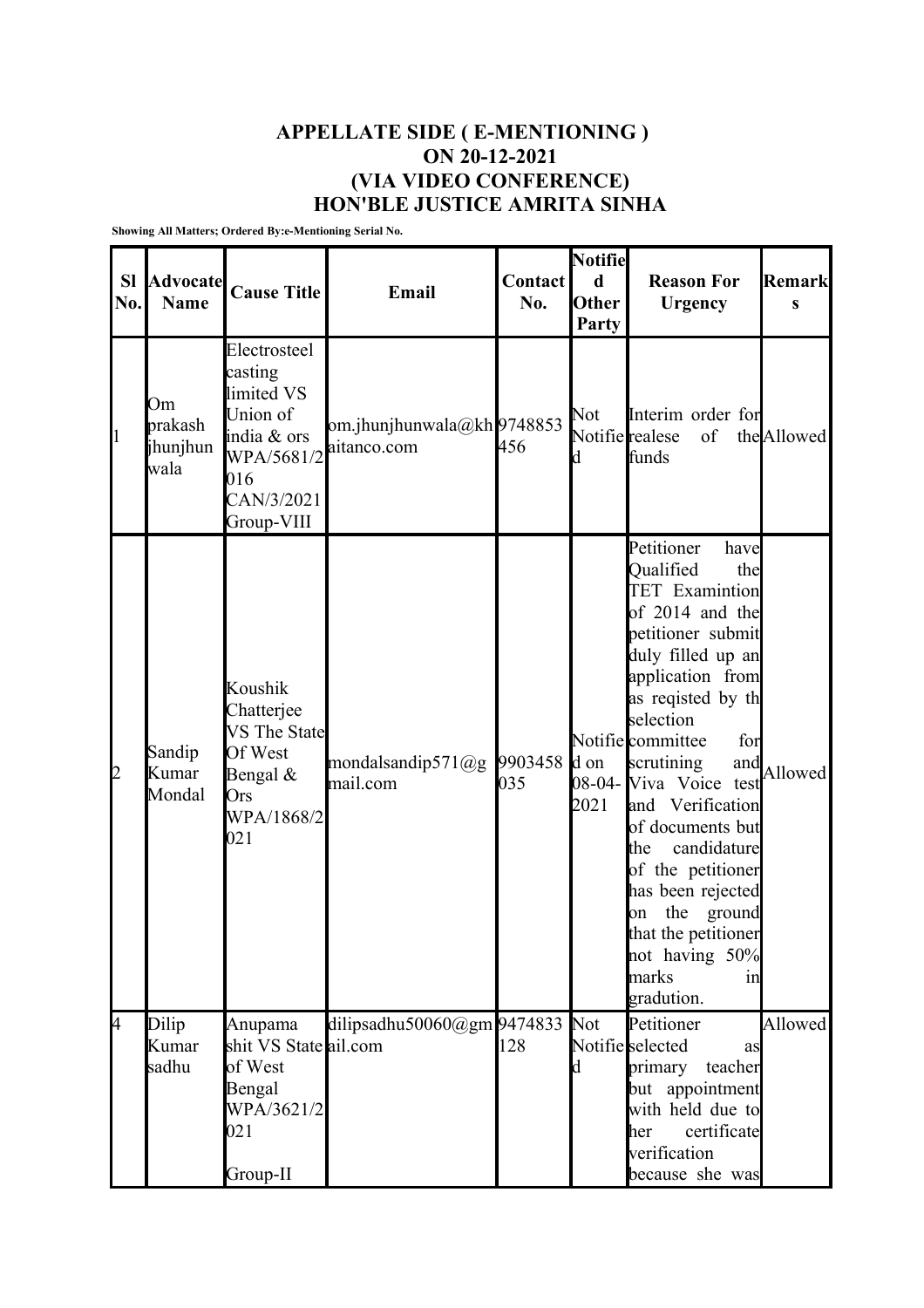| <b>SI</b><br>No. | <b>Advocate</b><br><b>Name</b> | <b>Cause Title</b>                                                                             | Email                         | <b>Contact</b><br>No. | <b>Notifie</b><br>$\mathbf d$<br>Other<br>Party | <b>Reason For</b><br><b>Urgency</b>                                                                                                                                                                                                                                                                                                                                                                                                                                                                                                                                                                                        | <b>Remark</b><br>S |
|------------------|--------------------------------|------------------------------------------------------------------------------------------------|-------------------------------|-----------------------|-------------------------------------------------|----------------------------------------------------------------------------------------------------------------------------------------------------------------------------------------------------------------------------------------------------------------------------------------------------------------------------------------------------------------------------------------------------------------------------------------------------------------------------------------------------------------------------------------------------------------------------------------------------------------------------|--------------------|
|                  |                                |                                                                                                |                               |                       |                                                 | passed<br>under<br>bihar<br>school<br>board.<br><b>Now</b><br>verification<br>complete<br>and<br>found<br>all<br>are<br>correct. In spite<br>of that she is not<br>getting<br>appointment.<br>Hence this writ<br>petition<br>before<br>this<br>honorable<br>court.                                                                                                                                                                                                                                                                                                                                                         |                    |
| 6                | Dilip<br>Kumar<br>sadhu        | Chandi<br>Singh sarder<br>VS Koushik<br>Saha<br>WPA/17206/ail.com<br>2019<br>CPAN/859/2<br>021 | dilipsadhu50060@gm 9474833    | 128                   | Not<br>Notifie $\lim_{\text{the}}$<br>d         | Non compliance<br>of your lordships<br>lorder<br>dated<br>6/3/2020<br>where<br>lordships<br><b>your</b><br>direction<br>upon<br>the respondent to<br>give appointment<br>the petitioner but<br>spite<br>of<br>$\mathop{\text{lin}}$<br>communication<br>the<br>contempnor<br>did not comply<br>the same. Hence<br>the contempt Allowed<br>Before<br>your<br>lordships.<br><b>THE</b><br>WRIT<br><b>FILE</b><br><b>LYING</b><br>IN<br><b>RECORD</b><br><b>DEPARTMENT</b><br><b>DATED</b><br>5/2/2021.CONT<br><b>EMPT</b><br><b>FILE</b><br><b>LYING</b><br>IN<br><b>BEFORE</b><br><b>THIS</b><br><b>HONORABLE</b><br>COURT. |                    |
| 7                | Sandip<br>Kumar<br>Mondal      | VS The State mail.com                                                                          | Mahsin Gazi mondalsandip571@g | 035                   | d on                                            | $9903458$ Notifie By an<br>dated 23.092021<br>23-09- $_{\text{passed}}$<br>by the                                                                                                                                                                                                                                                                                                                                                                                                                                                                                                                                          | orderAllowed       |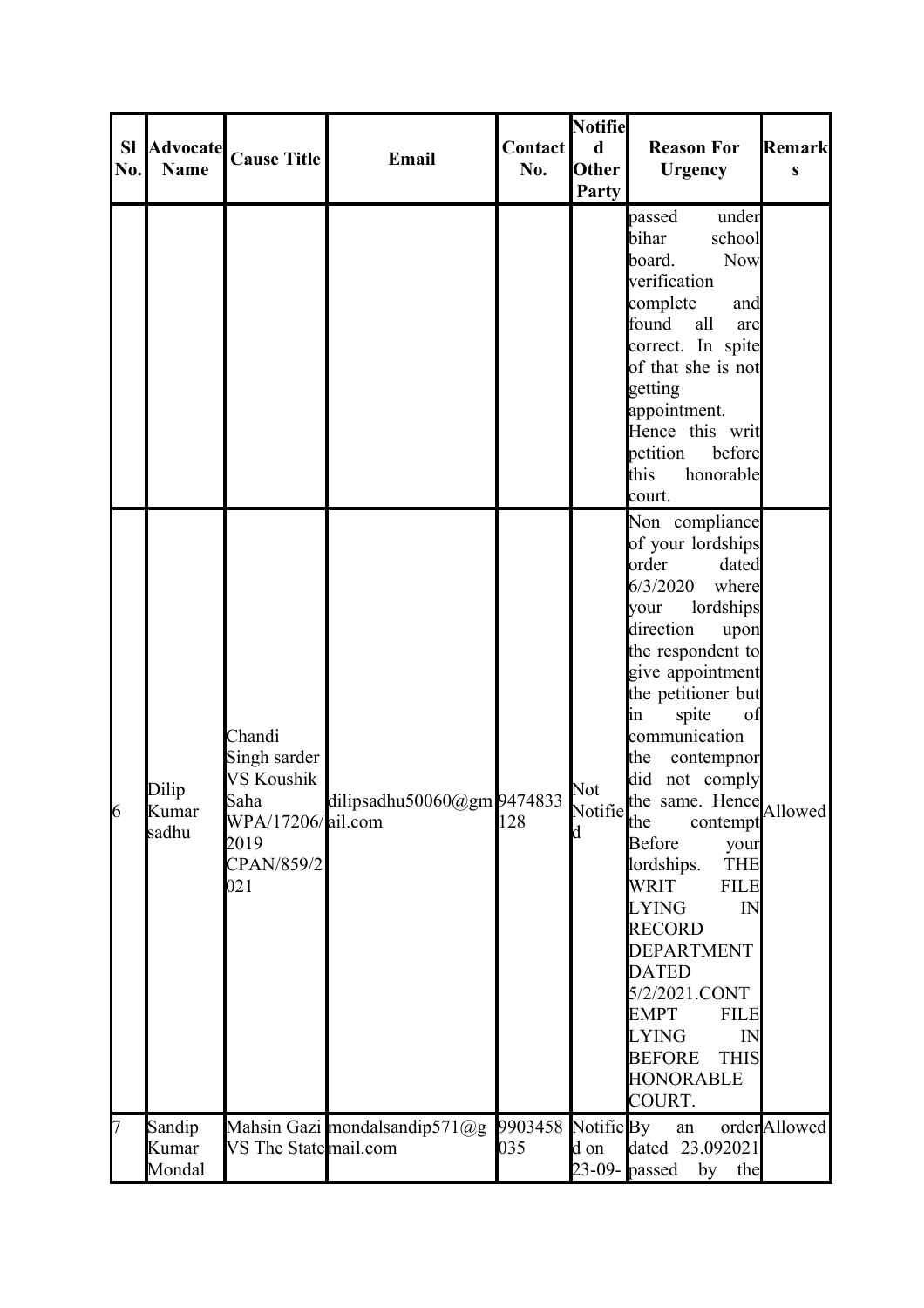| <b>SI</b><br>No. | <b>Advocate</b><br><b>Name</b> | <b>Cause Title</b>                                                                           | Email                                   | Contact<br>No. | <b>Notifie</b><br>$\mathbf d$<br><b>Other</b><br>Party | <b>Reason For</b><br><b>Urgency</b>                                                                                                                                                                                                                                                                  | <b>Remark</b><br>S |
|------------------|--------------------------------|----------------------------------------------------------------------------------------------|-----------------------------------------|----------------|--------------------------------------------------------|------------------------------------------------------------------------------------------------------------------------------------------------------------------------------------------------------------------------------------------------------------------------------------------------------|--------------------|
|                  |                                | of West<br>Bengal &Ors<br>WPA/12430/<br>2021                                                 |                                         |                | 2021                                                   | Justice<br>Hon'ble<br>Saugata<br>Bhattacharyya<br>that above matter<br>will appear in the<br>monthly list of<br>15 th November<br>2021<br>listed<br>as<br>motion.<br>But<br>since then above<br>is<br>matter<br>not<br>appearing in the<br>list.                                                     |                    |
| 8                | <b>KOMAL</b><br><b>SINGH</b>   | Priyanka giri<br>VS Ratna<br>chakraborty<br>2017<br>CPAN/1191/<br>2019                       | WPA/13499/advkomalsingh07@g<br>mail.com | 7003070<br>386 | Notifie<br>d on<br>$24 - 11 -$<br>2021                 | Every candidate<br>been<br>has<br>appointed accept Allowed<br>me who are on<br>the same ground.                                                                                                                                                                                                      |                    |
| 9                | KOMAL<br><b>SINGH</b>          | Susmita<br>debsharma<br>VS The state<br>of west<br>bengal &ors mail.com<br>WPA/1612/2<br>021 | advkomalsingh $07@g$                    | 7003070<br>386 | d on<br>2021                                           | Tet certificate is<br>not been given to<br>and<br>soon<br>lme<br>Notifie recruitment<br>process is going Allowed<br>$24-11$ - to begin. If tet<br>certificate is not<br>provided<br>my<br>career will be in<br>danger.                                                                               |                    |
| 10               | Rudranil<br>De                 | Haripad<br>Mahato VS<br>State of<br>West Bengal<br>$&$ Ors<br>WPA/20855/<br>2017             | rudrade.de@gmail.co 9830073<br>m        | 869            | d on<br>2021                                           | Notifie Petitioner<br>serving<br>as<br>14-12- primary teacher<br>for a period of<br>four months in<br>Gulabari Primary<br>School<br>was<br>terminated from<br>the<br>service<br>on<br>ground that his<br>OBC certificate<br>is of Jharkhand<br>though mahatos<br>are also included<br>as OBC in west | afterAllowed       |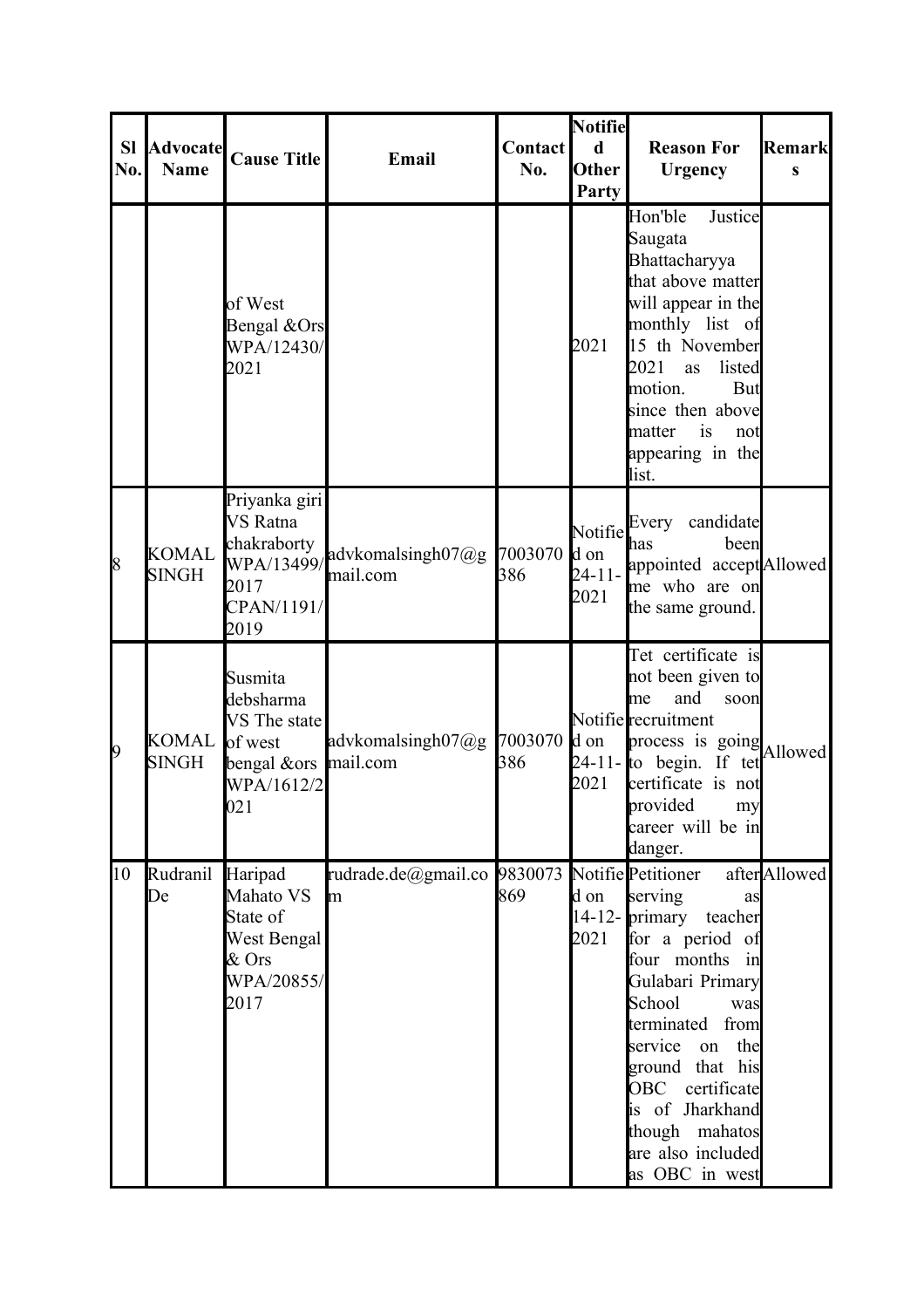| <b>SI</b><br>No. | <b>Advocate</b><br><b>Name</b> | <b>Cause Title</b>                                                                                     | Email                                  | Contact<br>No. | Notifie<br>$\mathbf d$<br><b>Other</b><br>Party | <b>Reason For</b><br><b>Urgency</b>                                                                                                                                                                                                       | Remark<br>S                                 |
|------------------|--------------------------------|--------------------------------------------------------------------------------------------------------|----------------------------------------|----------------|-------------------------------------------------|-------------------------------------------------------------------------------------------------------------------------------------------------------------------------------------------------------------------------------------------|---------------------------------------------|
|                  |                                |                                                                                                        |                                        |                |                                                 | bengal, hence<br>such decision has<br>been challenged<br>filing<br>the<br>by<br>instant<br>writ<br>petition, hence it<br>is urgent.                                                                                                       |                                             |
| 48               | Partha<br>chakrabor<br>ty      | Saraswati<br>Devi VS<br>State of<br>WPA/4614/2 om<br>005<br>Group-II                                   | West Bengal chak.partha@gmail.c        | 9830685<br>725 | Not<br>d                                        | Family<br>pension<br>matter is pending<br>since<br>2005.<br>Petitioner is now<br>65 yars but still<br>Notifienot get family Allowed<br>pension and she<br>financial<br>in<br>1S<br>crisis.hence<br>the<br>matter<br>is<br>very<br>urgent. |                                             |
| 49               | Naba<br>Kumar<br>Das           | Satyaranjan<br>Kar VS State<br>of West<br>Bengal and<br>Ors<br>WPA/30307/<br>2016<br>CPAN/661/2<br>017 | nabakumardas1966@ 9831050<br>gmail.com | 328            | d on<br>2021                                    | Contempt<br>Application<br>is<br>Notifie pending<br>since<br>2017.<br>An<br>16-12- application<br>for<br>Expedicious<br>hearing is<br>also<br>pending.                                                                                    | Allowed                                     |
| 50               | Nitya<br>gopal<br>mukherje     | Chanchel<br>shaikh VS<br>Dr debasish<br>das<br>CPAN/1012/<br>2021<br>CPAN/1012/<br>2021<br>Group-II    | mukherjeenityagopal<br>@gmail.com      | 9830432<br>265 | Not<br>Notifie                                  | Contempt<br>application                                                                                                                                                                                                                   | Allowed<br>WPA no<br>to be<br>mention<br>ed |
| 51               | Ibrahim<br>shaikh              | Kakoli<br>sarkat VS<br>Indian oil<br>corporation<br>WPA/1344/2 mail.com<br>020<br>Group-VIII           | ibrahim.highcourt@g [9331811]          | 610            | d on<br>2012                                    | Restoration<br>οt<br>writ petion on 16<br>Notifie $\begin{bmatrix} 12 & 21 \\ 1 & \text{the file is} \end{bmatrix}$<br>let<br>in<br>court<br>20-01- matter be listed<br>old<br>hearing<br>as<br>in<br>her<br>group<br>lordship list       | Allowed                                     |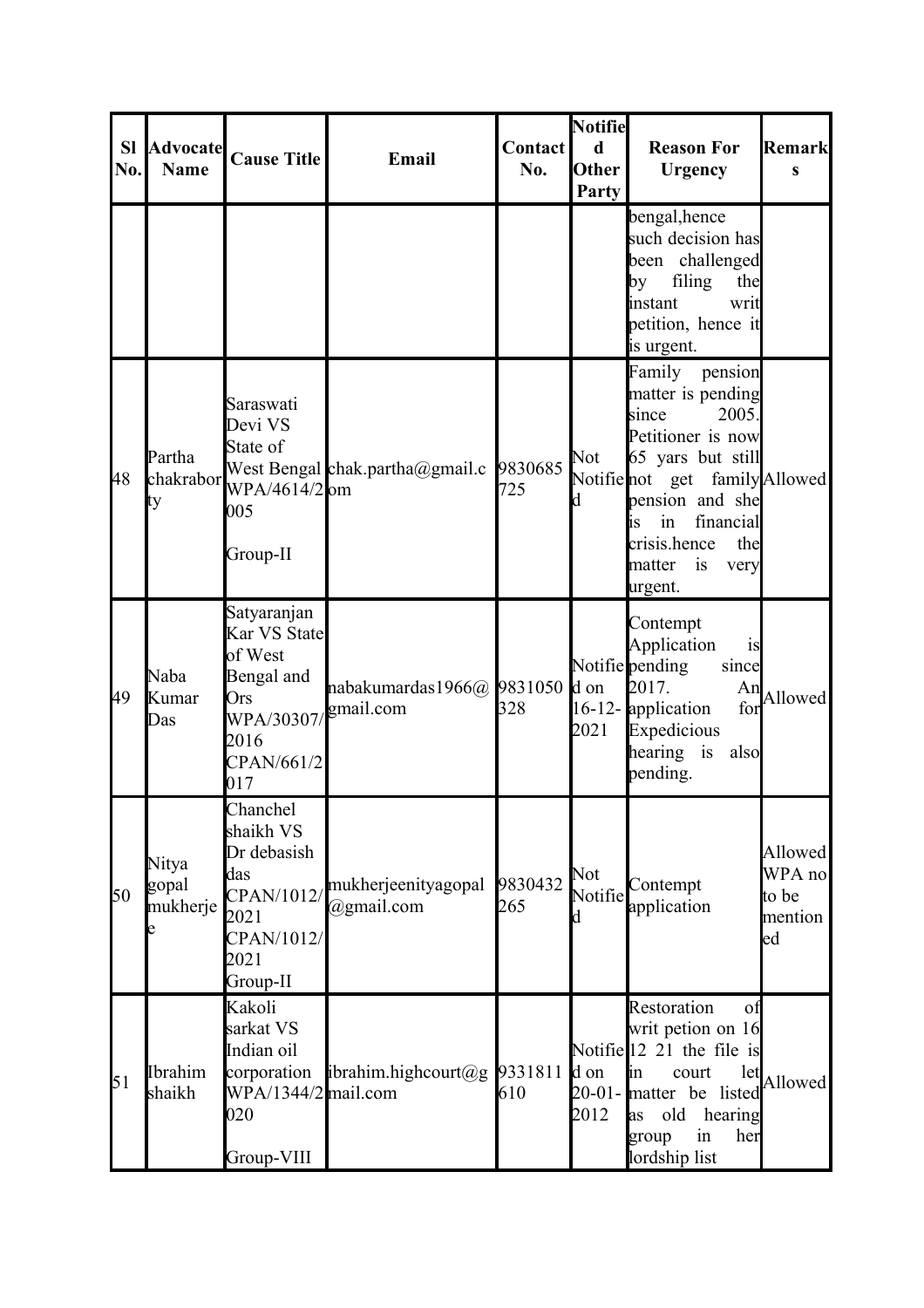| <b>SI</b><br>No. | <b>Advocate</b><br><b>Name</b> | <b>Cause Title</b>                                                                                  | Email                                   | Contact<br>No. | <b>Notifie</b><br>$\mathbf d$<br><b>Other</b><br>Party | <b>Reason For</b><br><b>Urgency</b>                                                                                                                                                                                                                            | <b>Remark</b><br>S |
|------------------|--------------------------------|-----------------------------------------------------------------------------------------------------|-----------------------------------------|----------------|--------------------------------------------------------|----------------------------------------------------------------------------------------------------------------------------------------------------------------------------------------------------------------------------------------------------------------|--------------------|
| 52               | Soumik<br>Pramanic<br>k        | Soumya<br>Saha And<br>Ors VS State<br>of West<br>Bengal and<br>Anr<br>WPA/7510/2<br>021<br>Group-II | soumikpramanick5@ 7003547<br>gmail.com  | 757            | Notifie<br>d on<br>$19-12-$<br>2021                    | Matter has been<br>heard in part by<br>Honble<br>Justice<br>Abhijit<br>Gangopadhyay<br>His Lordship was<br>pleased to release Allowed<br>the above matter<br>from his list on<br>10.12.2021 and I<br>for<br>seek<br>the<br>inclusion of Her<br>Ladyship's list |                    |
| 53               | Kamal<br>Kanta<br>Kar          | Md. Masum<br>Robbani<br>Shah VS<br>Avinandra<br>Singh & Ors.<br>WPCRC/212<br>/2016<br>Group-II      | mohabulsk.866@gma 9082522<br>il.com     | 768            | Not<br>d                                               | Approval<br>was<br>not issue by the<br>School<br>Commission,<br>West<br>Bengal,<br>Primary<br>Notifie Education.<br>issued<br>by<br>the<br>Hon'ble<br>Justice<br>Ashoke<br>Dasadhikari was<br>then, in the year<br>2016.                                       | RuleAllowed        |
| 54               | Ratan<br>Das Das               | Kakali kar<br>biswas VS<br>The state of<br>WPA/15440/com<br>2021<br>Group-II                        | west Bengal adv1976ratan@gmail. 9830410 | 766            | d on<br>2021                                           | Notifie Since 2019<br>the<br>Hon"ble<br>Apex<br>02-12- Court pleased to<br>order<br>pass<br>an<br>petitioner<br>on<br>several occasions<br>Allowed<br>submitted<br>representation<br>before<br>the<br>respondents<br>authority till now<br>they are in vain.   |                    |
| 55               | Kamal<br>Kanta<br>Kar          | Monjusha<br>Tunga &<br>Ors. VS The<br>State of<br>West Bengal<br>& Ors.<br>WPA/13639/               | mohabulsk.866@gma 9082522<br>il.com     | 768            | <b>Not</b><br>Notifie are<br>d                         | petitioners Allowed<br>The<br><b>TET</b><br>candidates at list<br>the 1st candidate<br>having<br>1S<br>qualifying status<br>but<br>not                                                                                                                         |                    |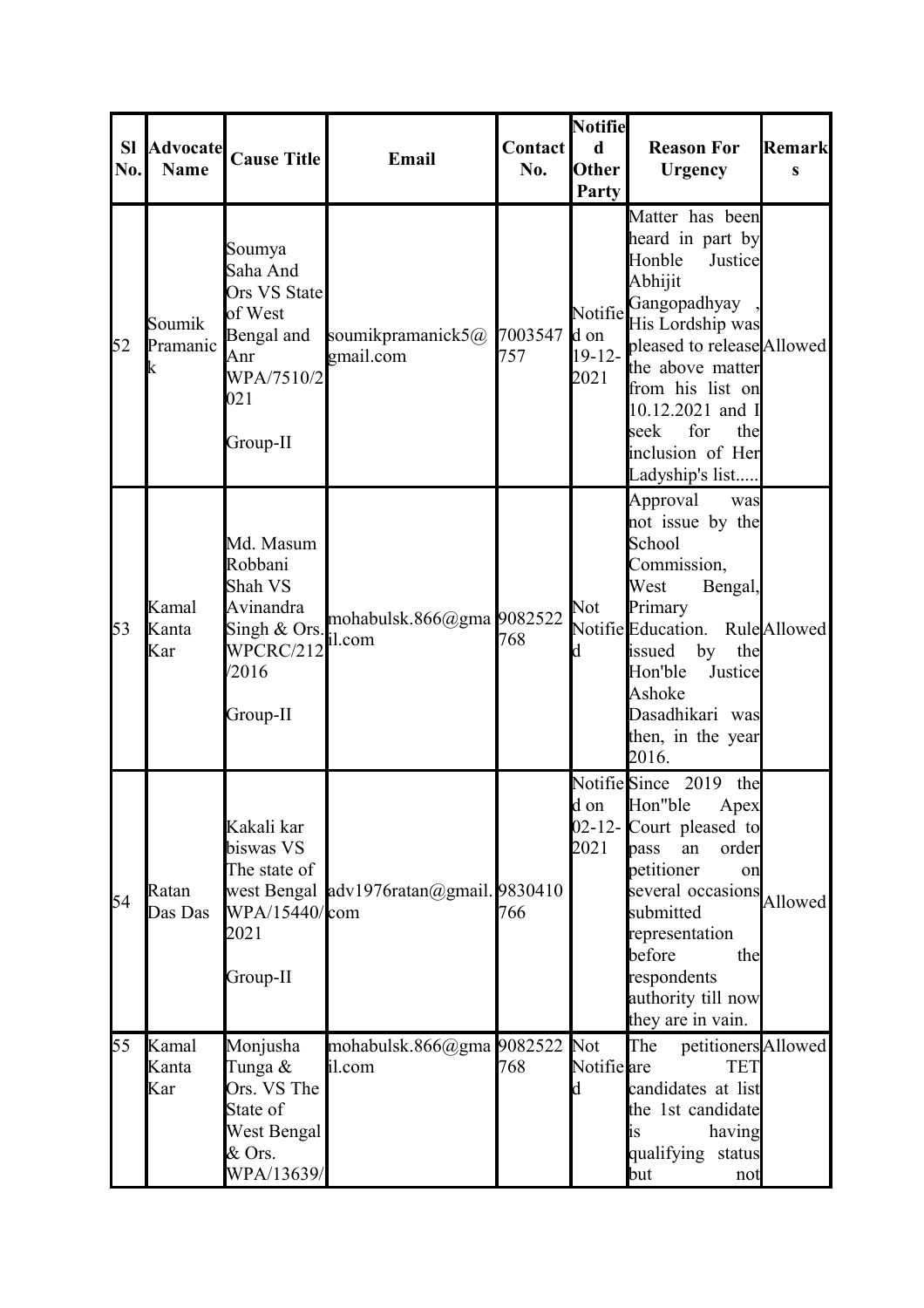| <b>SI</b> | <b>Advocate</b>       | <b>Cause Title</b>                                                                               | Email                               | <b>Contact</b> | <b>Notifie</b><br>$\mathbf d$ | <b>Reason For</b>                                                                                                                                                                                                                                                                                                                                                                                                           | Remark  |
|-----------|-----------------------|--------------------------------------------------------------------------------------------------|-------------------------------------|----------------|-------------------------------|-----------------------------------------------------------------------------------------------------------------------------------------------------------------------------------------------------------------------------------------------------------------------------------------------------------------------------------------------------------------------------------------------------------------------------|---------|
| No.       | <b>Name</b>           |                                                                                                  |                                     | No.            | <b>Other</b><br>Party         | <b>Urgency</b>                                                                                                                                                                                                                                                                                                                                                                                                              | S       |
|           |                       | 2021<br>Group-II                                                                                 |                                     |                |                               | considered<br>for<br>appointment<br>of<br>Primary Teacher<br>and the Hon'ble<br>Court is several<br>judgements have<br>passed order for<br>appointment<br>of<br>Primary Teacher<br>of so many TET<br>aspiring<br>candidate.<br>The<br>matter should be<br>listed<br>immediately.                                                                                                                                            |         |
| 56        | Kamal<br>Kanta<br>Kar | Nepa Roy &<br>Ors. VS The<br>State of<br>West Bengal<br>& Ors.<br>WPA/13039/<br>2021<br>Group-II | mohabulsk.866@gma 9082522<br>il.com | 768            | Not<br>Notifie<br>d           | The<br>petitioners<br><b>TET</b><br>lare<br>candidates at list<br>the 1st candidate<br>having<br>lis<br>qualifying status<br>but<br>not<br>considered<br>for<br>appointment<br>of<br>Primary Teacher<br>and the Hon'ble<br>Court is several<br>judgements have<br>passed order for<br>appointment<br>of<br>Primary Teacher<br>of so many TET<br>aspiring<br>candidate.<br>The<br>matter should be<br>listed<br>immediately. | Allowed |
| 57        | Kamal<br>Kanta<br>Kar | Krishna<br>Mondal &<br>Ors. VS The<br>State of<br>West Bengal<br>& Ors.<br>WPA/6510/2<br>020     | mohabulsk.866@gma 9082522<br>il.com | 768            | Not<br>Notifie are<br>d       | petitioners Allowed<br>The<br><b>TET</b><br>candidates at list<br>the 1st candidate<br>having<br>is<br>qualifying status<br>but<br>not<br>considered<br>for                                                                                                                                                                                                                                                                 |         |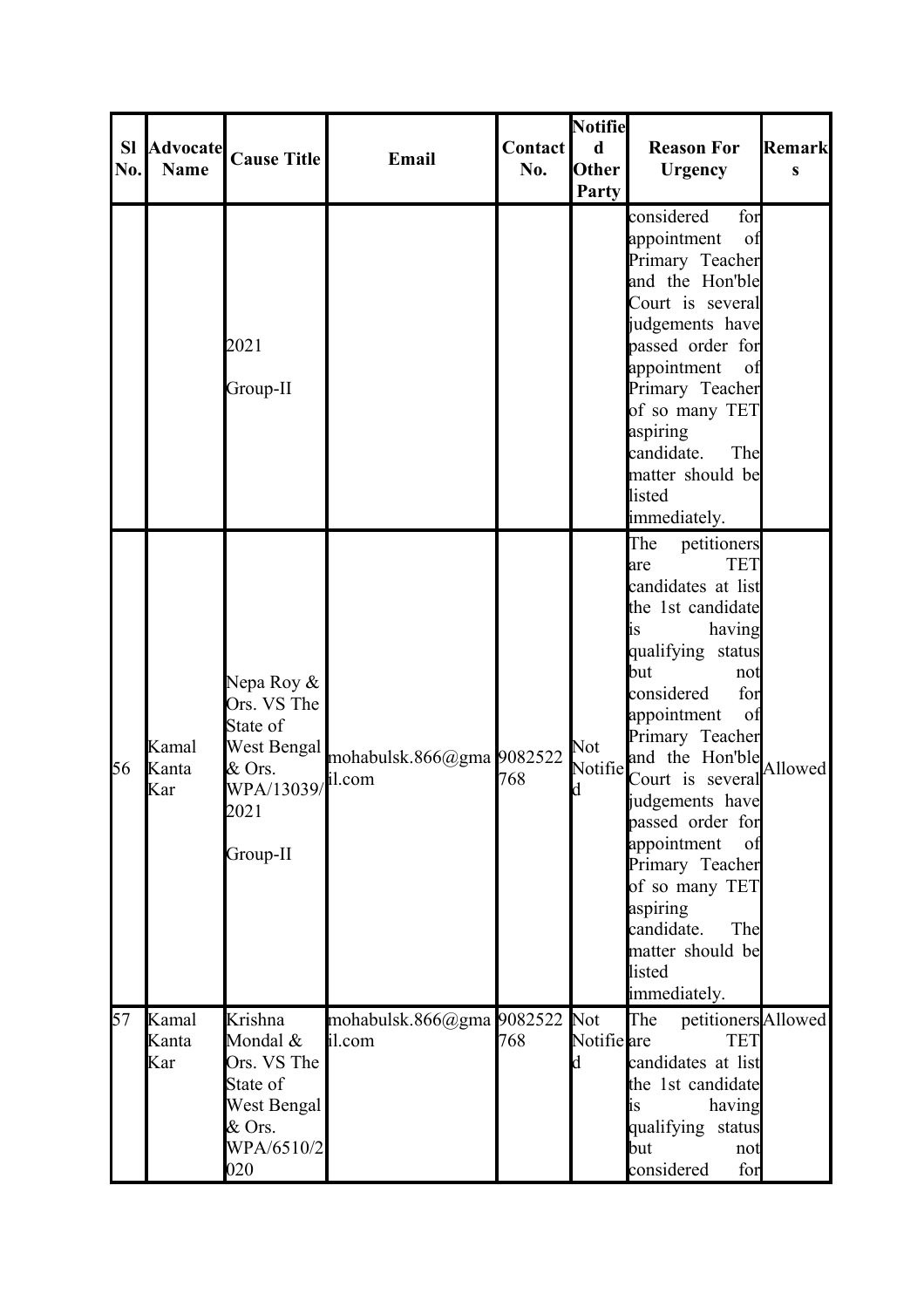| <b>SI</b><br>No. | <b>Advocate</b><br><b>Name</b> | <b>Cause Title</b>                                                                                          | Email                                    | <b>Contact</b><br>No. | Notifie<br>$\mathbf d$<br><b>Other</b><br>Party | <b>Reason For</b><br><b>Urgency</b>                                                                                                                                                                                                                                                   | <b>Remark</b><br>S |
|------------------|--------------------------------|-------------------------------------------------------------------------------------------------------------|------------------------------------------|-----------------------|-------------------------------------------------|---------------------------------------------------------------------------------------------------------------------------------------------------------------------------------------------------------------------------------------------------------------------------------------|--------------------|
|                  |                                | Group-II                                                                                                    |                                          |                       |                                                 | appointment<br>of<br>Primary Teacher<br>and the Hon'ble<br>Court is several<br>judgements have<br>passed order for<br>appointment<br>of<br>Primary Teacher<br>of so many TET<br>aspiring<br>candidate.<br>The<br>matter should be<br>listed<br>immediately.                           |                    |
| 58               | Raja<br><b>Biswas</b>          | Dr sukumar<br>mk Ghosh<br>VS The state<br>of west<br>Bengal and<br>others<br>WPA/14384/<br>2021<br>Group-II | biswas.1982.raja@gm $9832231$<br>ail.com | 099                   | Not<br>h                                        | Listed<br>MOTION:-<br>inclusion in the<br>daily<br>list, petitioner<br>praying<br>for<br>an<br>enquiry<br>before<br>Notifie the respondents Allowed<br>authority<br>for<br>illegally<br>distribution<br>of<br>financial aid, but<br>respondents<br>authority did not<br>pay any heed. |                    |
| 59               | Md<br>Ali                      | Md Monirul<br>Islam VS<br>State of<br>West bengal<br>Manuwar WPA/32296/<br>2014<br>CAN/02/202<br>Group-II   | alimanuwar22@gmail9830013<br>com         | 092                   | Notifie<br>d on<br>$08 - 12 -$<br>2021          | The Writ petition<br>been<br>has<br>dismissed<br>for<br>and<br>default<br>the<br>such<br>writ<br>petition can not<br>be heard.                                                                                                                                                        | asAllowed          |
| 67               | Gautam<br>Banerjee             | Ashim<br>Khanra VS<br><b>State</b><br>CPAN/621/2<br>021<br>Group-V                                          | advgautambanerjee@ 8617588<br>gmail.com  | 624                   | Not<br>ld.                                      | Matter was heard No Writ<br>Notifie Hia Lodship was No.<br>pleased to direct<br><b>BDO</b><br>the<br>to<br>consider<br>the<br>petitionercase<br>within 4 months                                                                                                                       |                    |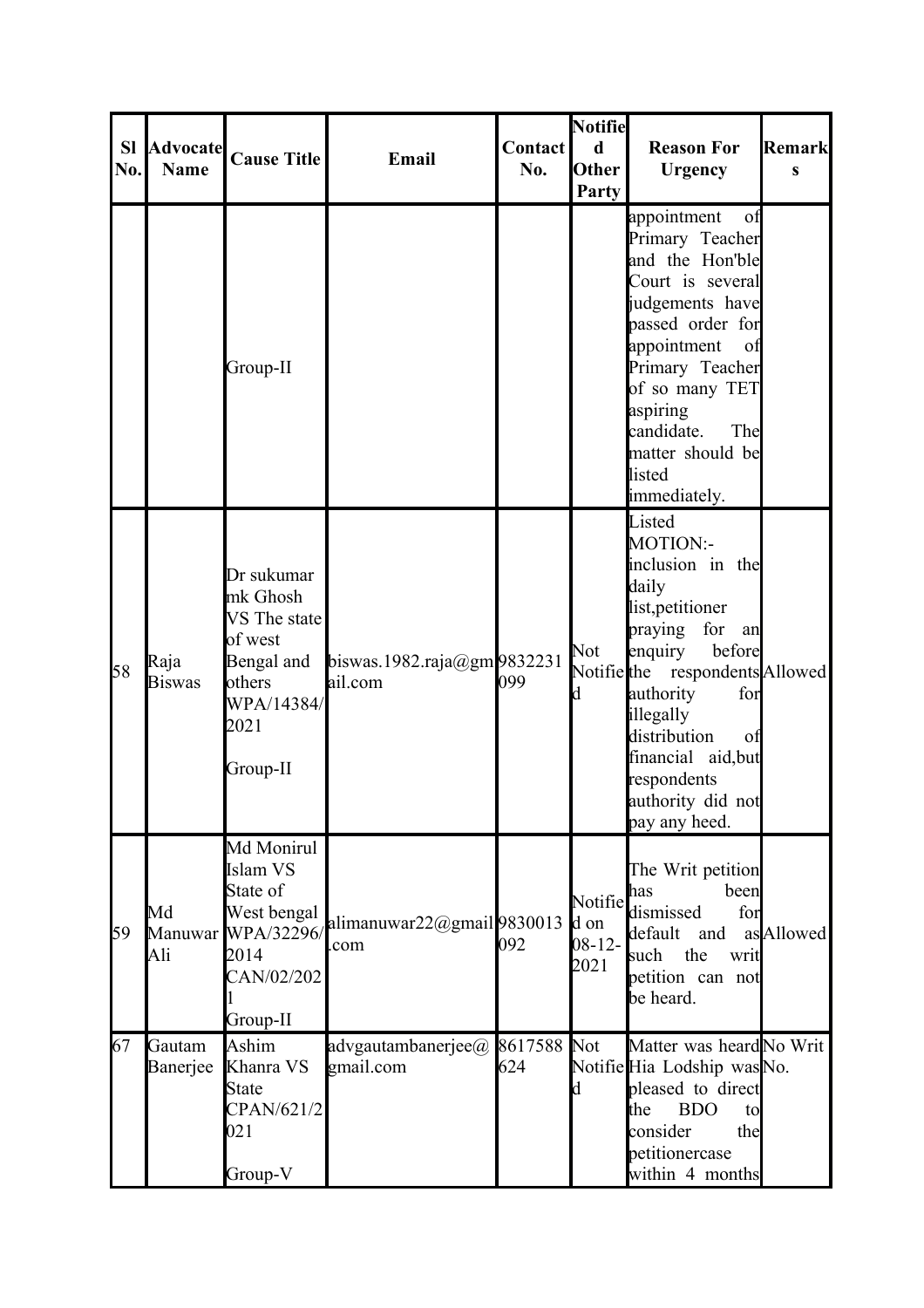| <b>SI</b><br>No. | <b>Advocate</b><br><b>Name</b> | <b>Cause Title</b>                                                                                                                    | Email                                | <b>Contact</b><br>No. | <b>Notifie</b><br>$\mathbf d$<br><b>Other</b><br>Party | <b>Reason For</b><br><b>Urgency</b>                                                                                                                                                                                                                                                                                                                                                                                                                                                                                | Remark<br>S |
|------------------|--------------------------------|---------------------------------------------------------------------------------------------------------------------------------------|--------------------------------------|-----------------------|--------------------------------------------------------|--------------------------------------------------------------------------------------------------------------------------------------------------------------------------------------------------------------------------------------------------------------------------------------------------------------------------------------------------------------------------------------------------------------------------------------------------------------------------------------------------------------------|-------------|
|                  |                                |                                                                                                                                       |                                      |                       |                                                        | till<br>date<br>but<br>matter has not<br>yet been consider                                                                                                                                                                                                                                                                                                                                                                                                                                                         |             |
| 73               | <b>DA DAS</b>                  | Secretary,<br>Hasnecha<br>Islamia<br>Siddiquia Sr.<br>TARAPA Madrasah<br>VS State of<br>West Bengal<br>WPA/20744/<br>2021<br>Group-II | tarapada609@gmail.c 9831920<br>om    | 188                   | d on<br>2021                                           | For<br>Urgent<br>Listed<br>Motion:<br>said<br>The<br>Sr.<br>Madrasah<br>is<br>going to expired<br>the<br>Reconstitution<br>Managing<br>Committee on or<br>after 28/12/2021,<br>despite of made<br>Notifie application<br>for<br>extension of such<br>17-12- <b>r</b> econstitution of<br>the<br>Managing<br>Committee upon<br>the Board,<br>but<br>nothing<br>was<br>done, as such the<br>matter may<br>be<br>listed as Urgent<br>Motion<br>on<br>22/12/2021;<br>otherwise<br>the<br>Institution would<br>suffers; | Allowed     |
| 74               | Pankaj<br>Halder               | Sk. Sahajaha<br>Ali VS State<br>of West<br>Bengal and<br>Other<br>WP/4863/20<br>21<br>CPAN/768/2<br>021                               | pankajhalder02@gma 9733828<br>il.com | 456                   | Not<br>d                                               | spite<br>of<br>In<br>specific<br>direction,<br>the<br>authority<br>Notifie concerned<br>taken<br>not<br>decision<br>for<br>completion<br>of<br>selection process.                                                                                                                                                                                                                                                                                                                                                  | hasAllowed  |
| 76               | Pankaj<br>Halder               | Susanta Kr.<br>Mondal and<br><b>Anr VS State</b><br>of West<br>Bengal and<br>other<br>WP/4864/20                                      | pankajhalder02@gma 9733828<br>il.com | 456                   | Not<br>d                                               | In<br>spite<br>Notifie specific<br>direction,<br>the<br>authority<br>concerned<br>has<br>taken<br>not<br>any<br>for<br>steps                                                                                                                                                                                                                                                                                                                                                                                       | ofAllowed   |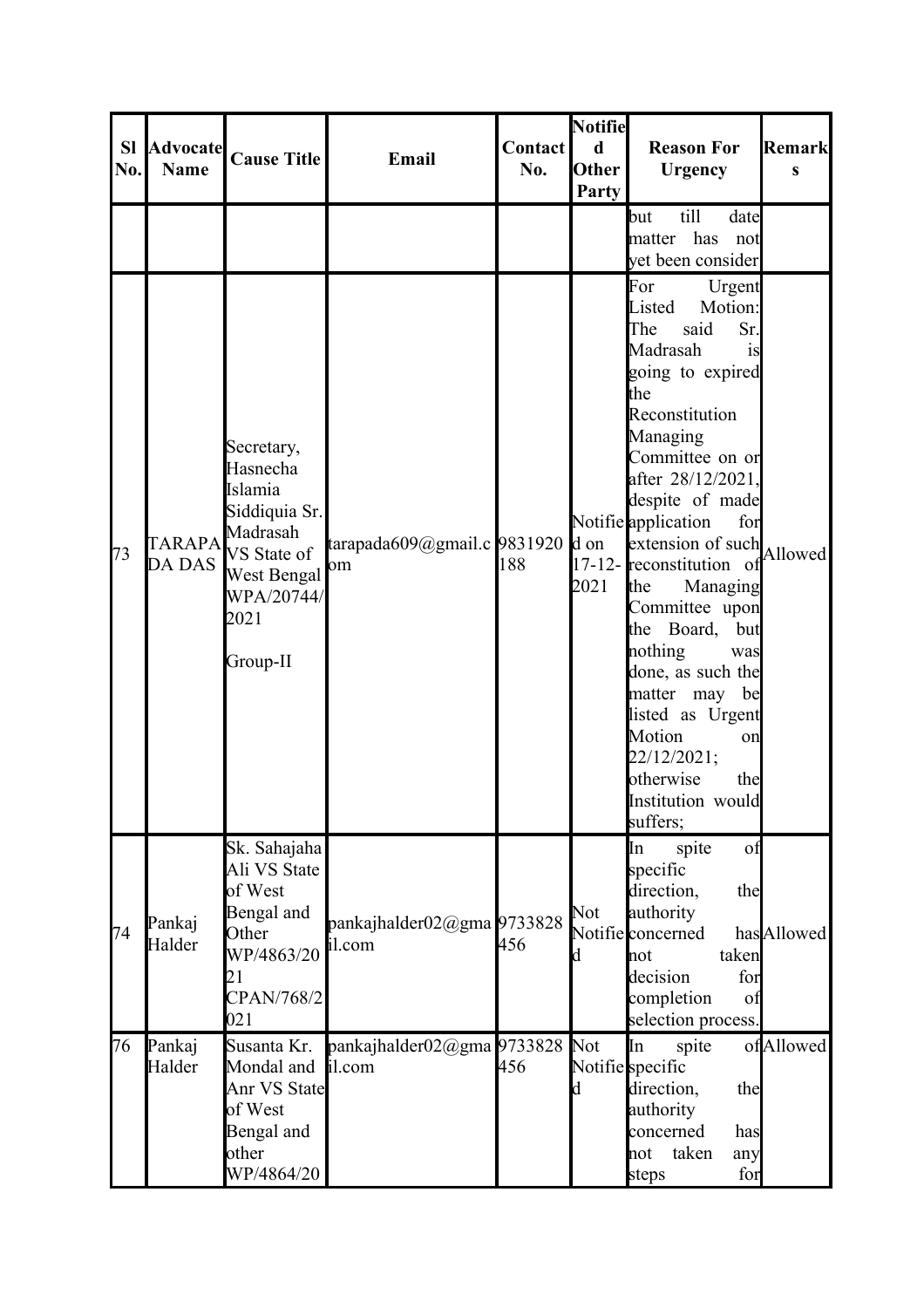| <b>SI</b><br>No. | <b>Advocate</b><br><b>Name</b>   | <b>Cause Title</b>                                                                                                        | Email                                          | Contact<br>No. | <b>Notifie</b><br>d<br>Other<br>Party | <b>Reason For</b><br><b>Urgency</b>                                                                                                                                                                                                                                                                                                    | Remark<br>S |
|------------------|----------------------------------|---------------------------------------------------------------------------------------------------------------------------|------------------------------------------------|----------------|---------------------------------------|----------------------------------------------------------------------------------------------------------------------------------------------------------------------------------------------------------------------------------------------------------------------------------------------------------------------------------------|-------------|
|                  |                                  | 21<br>CPAN/767/2<br>021<br>Group-V                                                                                        |                                                |                |                                       | selection process                                                                                                                                                                                                                                                                                                                      |             |
| 77               | Pankaj<br>Halder                 | Pralay<br>Samanta VS<br>State of<br>West Bengal<br>and other<br>WP/4865/20 il.com<br>21<br>CPAN/769/2<br>021<br>Group-V   | pankajhalder02@gma 9733828                     | 456            | Not<br>d                              | spite<br>of<br>In<br>specific<br>direction,<br>the<br>authority<br>Notifie concerned<br>taken<br>not<br>any<br>for<br>steps<br>completion<br>of<br>selection process                                                                                                                                                                   | hasAllowed  |
| 78               | Abani<br><b>Bhushan</b><br>Ghosh | Ashis<br>Mandal VS<br>State of<br>and ors<br>WPA/10095/<br>2020<br>CAN/1/2021                                             | West Bengal abanighosh92@gmail.8436473<br>com  | 472            | Not<br>d                              | This<br><b>CAN</b><br>application<br>1S<br>filed<br>for<br>restoration<br>of<br>WPA.<br>Kindly<br>listed the matter<br>under<br>heading<br>application.WPA<br>Notifielis lying in R.DAllowed<br>from<br>section<br>04/08/2021<br>and<br>CAN is lying in<br>Mandamus<br>section.<br>Matter<br>of<br>Group-ll<br>(primary<br>education). |             |
| 79               | Pankaj<br>Halder                 | Raj kumar<br>monday VS<br>State of<br>West Bengal<br>and other<br>WP/8667/20 il.com<br>21<br>CPAN/765/2<br>021<br>Group-V | pankajhalder $02$ @gma 9733828                 | 456            | Not<br>Notifie<br>d                   | spite<br>In<br>0 <sup>t</sup><br>specific direction<br>the<br>authority<br>has<br>concerned<br>taken<br>not<br>any<br>steps<br>for<br>completion<br>of<br>selection process                                                                                                                                                            | Allowed     |
| 80               | Abani<br><b>Bhushan</b><br>Ghosh | and anr VS<br>State of<br>West Bengal                                                                                     | Sabita Majhi abanighosh92@gmail.8436473<br>com | 472            | Not<br>d                              | Matter is a longAllowed<br>Notifie pending<br>case,<br>still now pending<br>at the stage of                                                                                                                                                                                                                                            |             |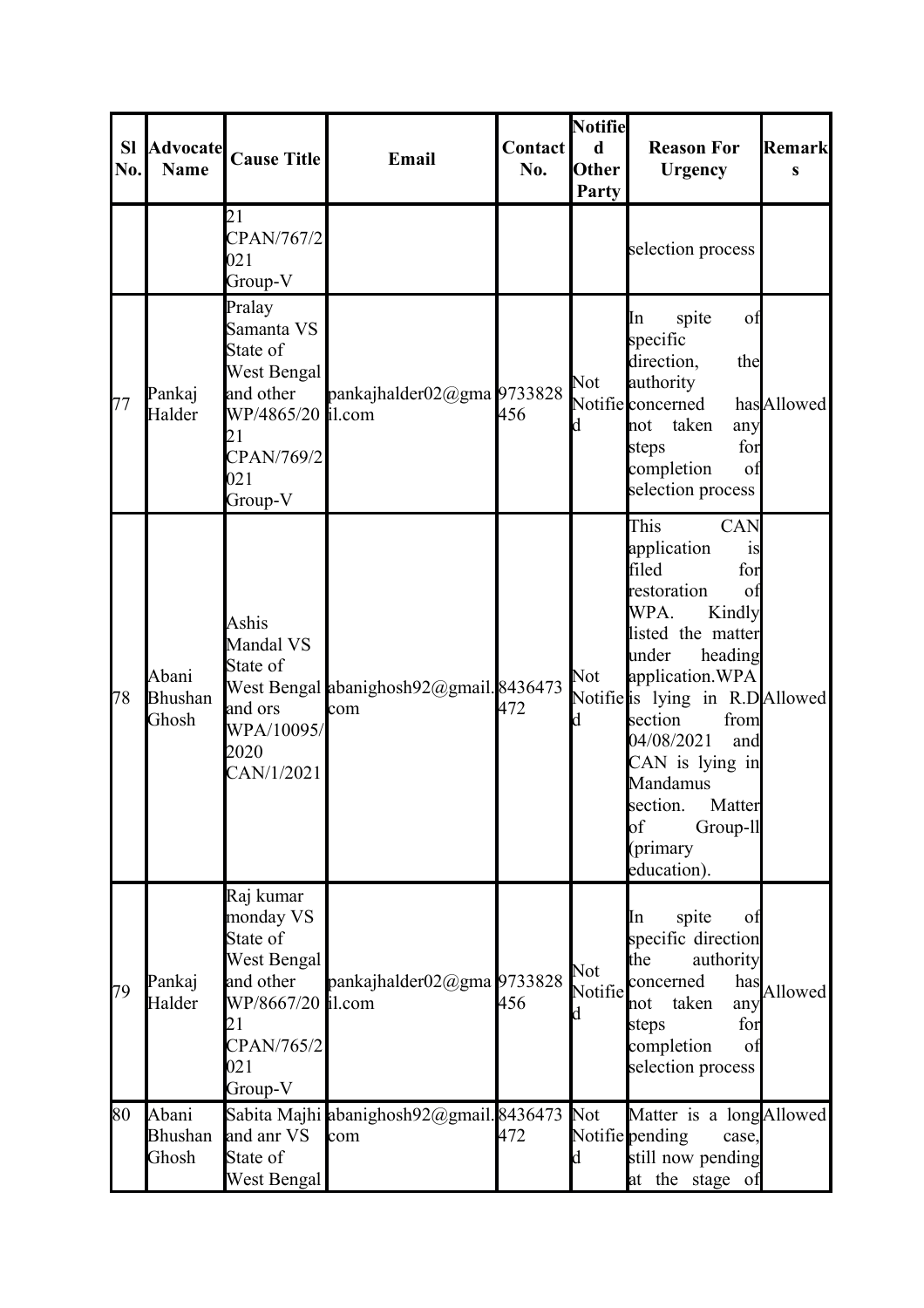| <b>SI</b><br>No. | <b>Advocate</b><br><b>Name</b> | <b>Cause Title</b>                                                                                    | Email                              | <b>Contact</b><br>No. | Notifie<br>d<br>Other<br><b>Party</b>  | <b>Reason For</b><br><b>Urgency</b>                                                                                                                                                                                                                                                                                                      | <b>Remark</b><br>S |
|------------------|--------------------------------|-------------------------------------------------------------------------------------------------------|------------------------------------|-----------------------|----------------------------------------|------------------------------------------------------------------------------------------------------------------------------------------------------------------------------------------------------------------------------------------------------------------------------------------------------------------------------------------|--------------------|
|                  |                                | and ors<br>WP/13541/2<br>009<br>Group-II                                                              |                                    |                       |                                        | motion.<br>Kindly<br>listed the matter<br>under<br>heading<br>motion.                                                                                                                                                                                                                                                                    |                    |
| 82               | Kapil<br>Chandra<br>sahoo      | Ali Hossian<br>mandal &<br>ors VS State<br>of West<br>Bengal& ors<br>WPA/10332<br>2021<br>Group-II    | kapil96.sahoo@gmail 9836134<br>com | 360                   | Notifie<br>d on<br>$17 - 12 -$<br>2021 | Petitioners<br>are<br>unemployed<br>youth. Case is Allowed<br>pending for long<br>time.                                                                                                                                                                                                                                                  |                    |
| 87               | R.Sinha                        | Dilip Kumar<br>Pramanik<br>VS State of<br>West Bengal<br>and Others<br>WPA/23883/<br>2017<br>Group-II | rwrsnha180986@gma8013719<br>il.com | 281                   | d on<br>2021                           | For<br>Hearing (Inclusio<br>Matter<br>$\ln$<br>of<br>2017. Last Heard<br>8/03/21<br>by<br>lon<br>Justice<br>Ravi<br>Notifie Krishna<br>Kapur.<br>Affidavits<br>have<br>30-11-lbeen exchanged<br>and the matter is<br>ready for final<br>hearing. Let this<br>matter be listed<br>and heard or else<br>the matter will be<br>infructuous. | Allowed            |
| 88               | Sudharsh Tarun                 | an Ghosh Biadya and<br>others VS<br>The state of<br>West Bengal<br>and others<br>WPA/12892/<br>2021   | lakshminath $2016@g$ .<br>mail.com | 754                   | d on<br>14-12- $the$<br>2021           | 9830189 Notifie Petitioner<br>in<br>participated<br>selection<br>process for the<br>of<br>the<br>post<br>primary<br>teacher<br>initiated<br>the<br>in<br>year of 2014 but<br>result<br>was<br>withheld till now<br>on the ground of<br>some irregularity<br>in the selection<br>process<br>Petitioner                                    | Allowed            |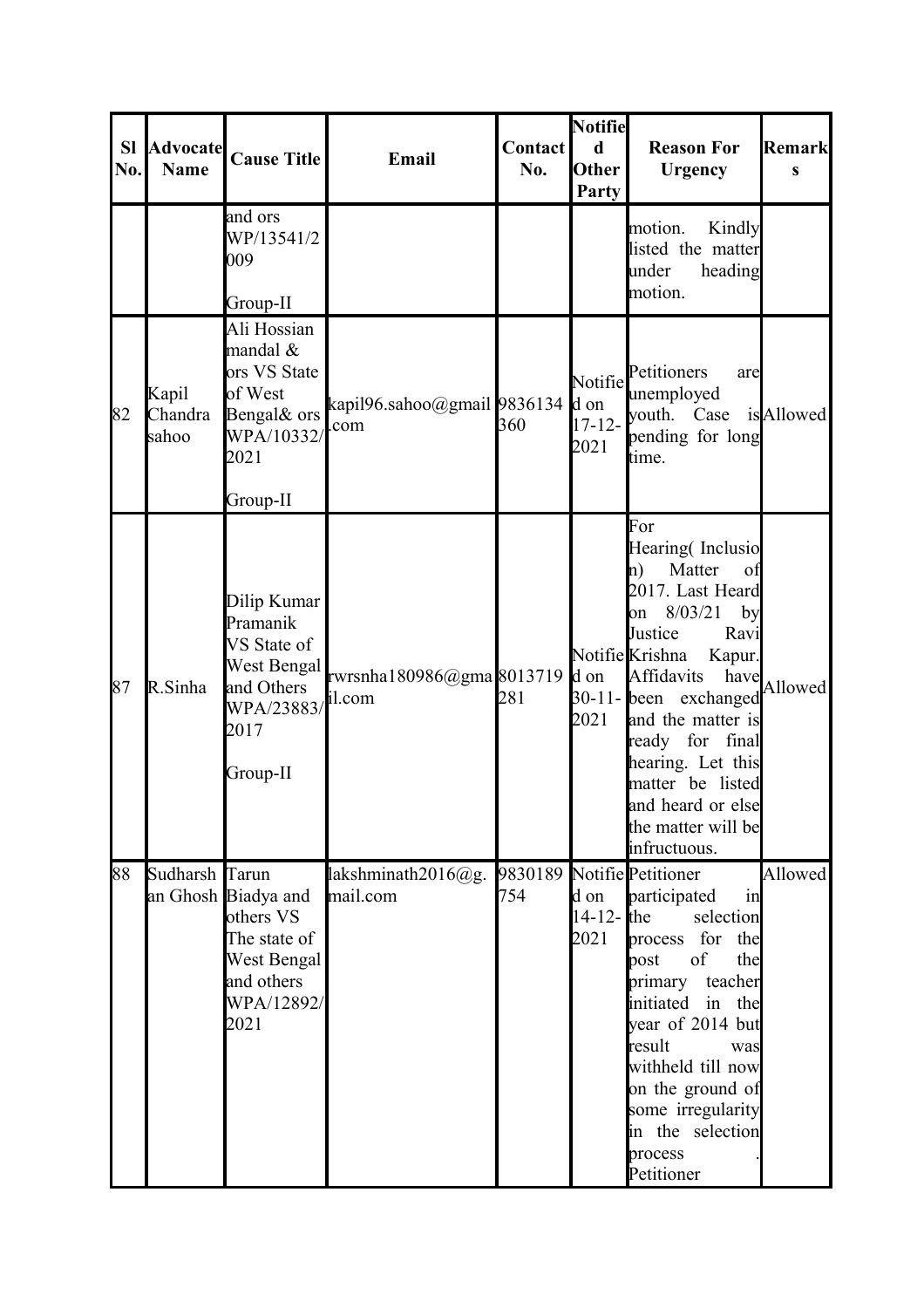| <b>SI</b><br>No. | <b>Advocate</b><br><b>Name</b> | <b>Cause Title</b>                                                                   | Email                                                                                | <b>Contact</b><br>No. | <b>Notifie</b><br>$\mathbf d$<br><b>Other</b><br>Party | <b>Reason For</b><br><b>Urgency</b>                                                                                                                                                                                                                                                                                                                                                                   | <b>Remark</b><br>S |
|------------------|--------------------------------|--------------------------------------------------------------------------------------|--------------------------------------------------------------------------------------|-----------------------|--------------------------------------------------------|-------------------------------------------------------------------------------------------------------------------------------------------------------------------------------------------------------------------------------------------------------------------------------------------------------------------------------------------------------------------------------------------------------|--------------------|
|                  |                                |                                                                                      |                                                                                      |                       |                                                        | submitted<br>an<br>application under<br>Right<br>the<br>to<br>Information Act<br>and in response<br>$\bf{a}$<br>the<br>said<br>application, he<br>intimated<br>was<br>the entire<br>that<br>selection is under<br>consideration<br>before<br>the<br>Secretary of the<br>West<br>Bengal<br>School<br>Education                                                                                         |                    |
| 89               | Sudharsh<br>an Ghosh           | Utpal<br>Mondal VS<br>The State gf<br><b>West Bengal</b><br>WPA/8859/2<br>021        | lakshminath2016@g.<br>mail.com                                                       | 9830189<br>754        | Notifie<br>d on<br>$14 - 12 -$<br>2021                 | Department.<br>Petitioner<br>participated<br>$\sin$<br>selection<br>the<br>process for<br>the<br>the<br>of<br>post<br>teacher in upper<br>primary<br>school<br>but<br>the<br>weightage of his<br>experience as a Allowed<br>Para teacher was<br>not given to him<br>as per the reply<br>under Right to<br>Information Act,<br>2005 . As such<br>he is not come<br>the<br>zone<br>of<br>consideration. |                    |
| 90               | ar Sinha                       | h Sinha and<br>Ors VS State<br>of West<br>Bengal and<br>others<br>WPA/13795/<br>2018 | Rameshw Debendranat rameshwar.sinha@ya 8961330 Notifie For Hearing Allowed<br>hoo.in | 697                   | d on<br>2021                                           | Inclusion)<br>28-11-Matter of 2018.<br>Matter was last<br>on 27.03 21 by<br>Justice<br>Ravi<br>Krishna<br>Kapur<br>that<br>after<br>but<br>did not<br>matter                                                                                                                                                                                                                                          |                    |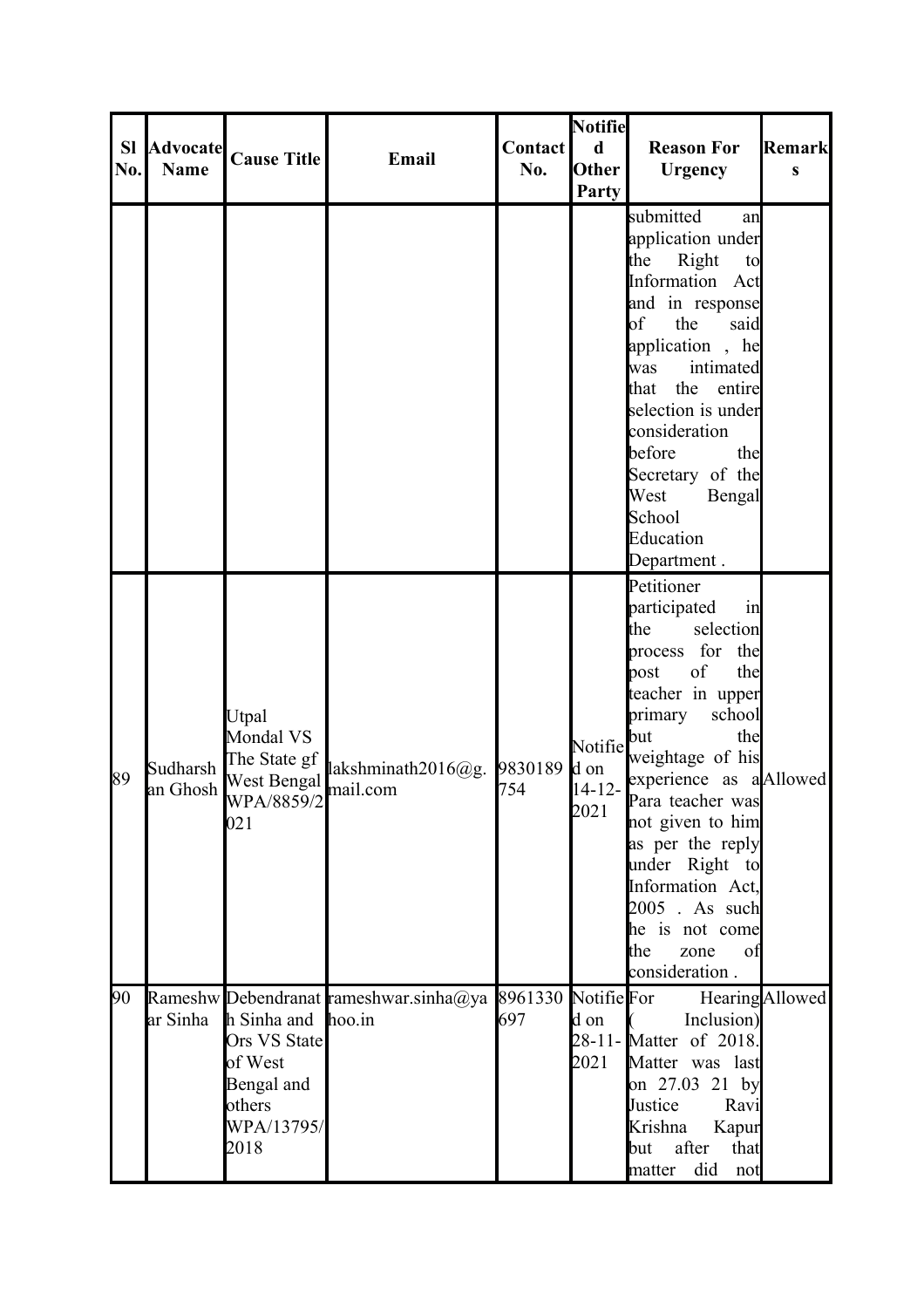| <b>SI</b><br>No. | <b>Advocate</b><br><b>Name</b> | <b>Cause Title</b>                                                                                            | Email                                   | <b>Contact</b><br>No. | Notifie<br>$\mathbf d$<br>Other<br>Party | <b>Reason For</b><br><b>Urgency</b>                                                                                                                                                                                                                                                                                                                                                                                                                                                                                  | <b>Remark</b><br>S |
|------------------|--------------------------------|---------------------------------------------------------------------------------------------------------------|-----------------------------------------|-----------------------|------------------------------------------|----------------------------------------------------------------------------------------------------------------------------------------------------------------------------------------------------------------------------------------------------------------------------------------------------------------------------------------------------------------------------------------------------------------------------------------------------------------------------------------------------------------------|--------------------|
|                  |                                | Group-II                                                                                                      |                                         |                       |                                          | come<br>up.<br>Affidavits<br>have<br>been exchanged<br>matter<br>land<br>is<br>awaiting<br>final<br>adjudication.<br>Innocuous prayer<br>for enlistment or<br>else matter shall<br>become<br>infructuous                                                                                                                                                                                                                                                                                                             |                    |
| 91               |                                | Tafiuudin<br><b>Mistry VS</b><br>The State of<br>an Ghosh WPA/7685/2 mail.com<br>021<br>CPAN/869/2<br>021     | Sudharsh West Bengal lakshminath2016@g. | 9830189<br>754        | Not<br>Notifie<br>d                      | Contempt<br>petition<br>$\overline{\phantom{a}}$<br>non<br>compliance<br><sub>o</sub> t<br>the direction of<br>the order dated<br>12.08.2021.                                                                                                                                                                                                                                                                                                                                                                        | Allowed            |
| 92               | Rameshw Ananda<br>ar Sinha     | Mohan Mair il.com<br>and Others<br>VS State of<br>West Bengal<br>and Others<br>WPA/13794/<br>2018<br>Group-II | rwrsnha180986@gma8961330 NotifieFor     | 697                   | d on<br>2021                             | Hearing. Allowed<br>Upper age of the<br>18-12-candidates<br>shall<br>shall<br>soon<br>exceed. The hope<br>of the petitioner<br>and<br>his<br>unfortunate<br>shall<br>family<br>shatter forever If<br>not heard<br>and<br>considered<br>immediately. The<br>petitioners lives<br>backward<br>in<br>where<br>areas<br>agriculture<br>is<br>often<br>being<br>washed away by<br>irratic<br>weather<br>conditions.<br>The<br>writ Petitioners if<br>becomes<br>successful<br>then<br>perhaps<br>the<br>history of<br>the |                    |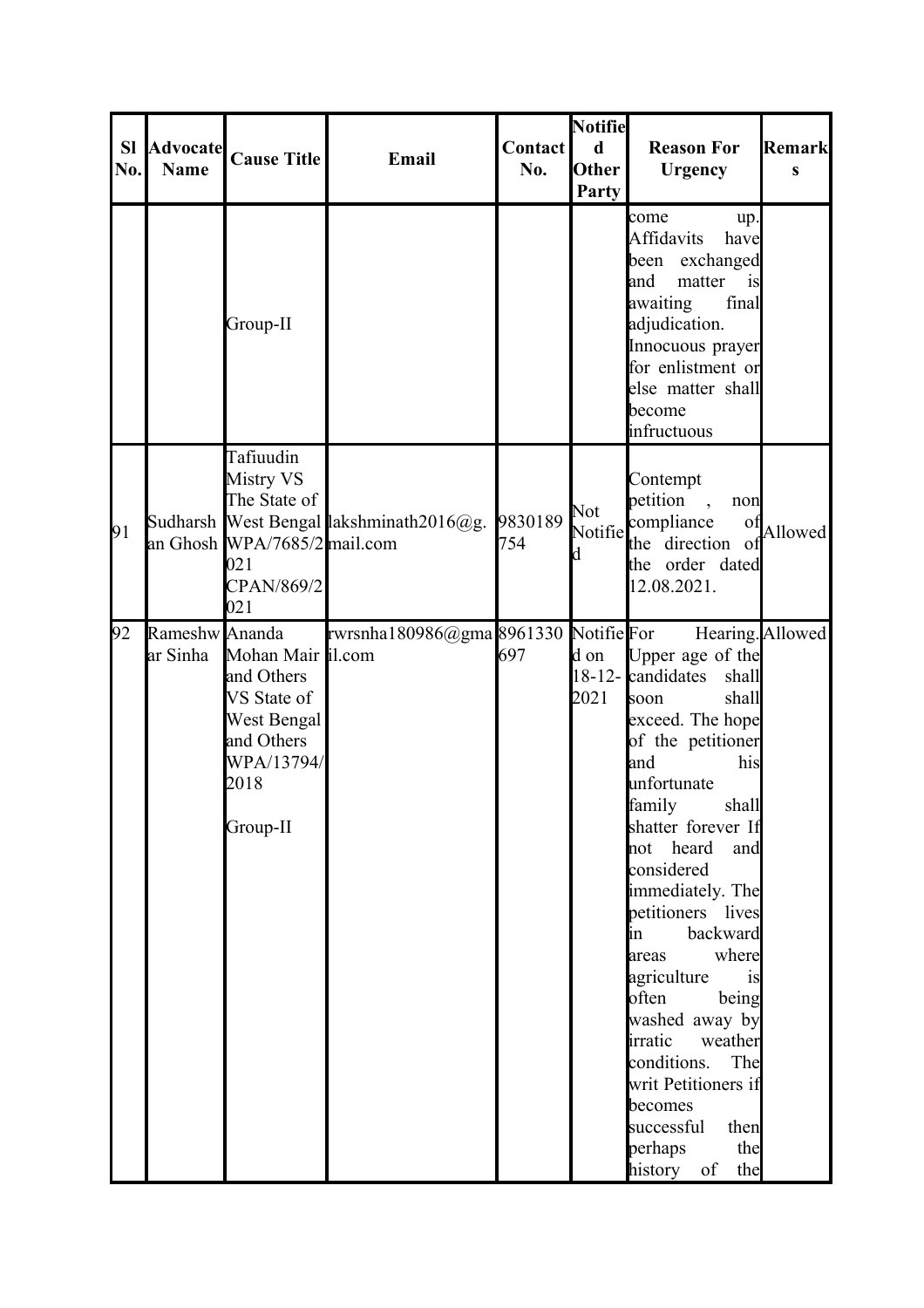| <b>SI</b><br>No. | <b>Advocate</b><br><b>Name</b> | <b>Cause Title</b>                                                                                                      | Email                                   | <b>Contact</b><br>No. | <b>Notifie</b><br>$\mathbf d$<br><b>Other</b><br>Party | <b>Reason For</b><br><b>Urgency</b>                                                                                                                                                                                                                                                                                                                                                                                                                                                                                                                                                               | Remark<br>S |
|------------------|--------------------------------|-------------------------------------------------------------------------------------------------------------------------|-----------------------------------------|-----------------------|--------------------------------------------------------|---------------------------------------------------------------------------------------------------------------------------------------------------------------------------------------------------------------------------------------------------------------------------------------------------------------------------------------------------------------------------------------------------------------------------------------------------------------------------------------------------------------------------------------------------------------------------------------------------|-------------|
|                  |                                |                                                                                                                         |                                         |                       |                                                        | shall<br>area<br>change. Affidavit<br>exchanged<br>and<br>matter<br><sub>is</sub><br>awaiting<br>final<br>adjudication.                                                                                                                                                                                                                                                                                                                                                                                                                                                                           |             |
| 93               |                                | Pronobesh<br>Pakhira VS<br>The state of<br>an Ghosh WPA/7685/2 mail.com<br> 021<br>CPAN/869/2<br>021                    | Sudharsh West Bengal lakshminath2016@g. | 9830189<br>754        | Not<br>Ιd                                              | Contempt<br>matter<br>Non-<br>Notifiecompliance<br>the order dated<br>12.08.2021                                                                                                                                                                                                                                                                                                                                                                                                                                                                                                                  | ofAllowed   |
| 94               | Manika<br>Roy                  | M/S<br><b>Bireswar</b><br>Dutt Estate<br>Pvt Ltd VS<br><b>Binod</b><br>Kumar<br>CPAN/721/2<br>021<br>CPAN/721/2<br> 021 | manikaroy29@yahoo. 9830219<br>com       | 793                   | Not<br>Id.                                             | Willful<br>disobedience<br>- of<br>the Order dated<br>March 1, 2021<br>passed by the<br>Hon'ble<br>Single<br>Hon'ble<br>Bench<br>Justice<br>Amrita<br>Sinha in W.P.A<br>14425<br>of 2019<br>(M/S.<br>Bireswar<br>Dutt<br>Estates<br>Private<br>Limited<br>& Anr. vs The<br>Kolkata<br>Notifie Municipal<br>Corporation<br>$\&$<br>Ors.) Even after<br>receiving the said<br>letters<br>the<br>contemnors<br>failed<br>and/or<br>didn't bother to<br>comply with the<br>order<br>dated<br>March 1,2021<br>by the<br>passed<br>Hon'ble Justice<br>Amrita Sinha in<br>W.P.A<br>No.<br>14425 of 2019. | Allowed     |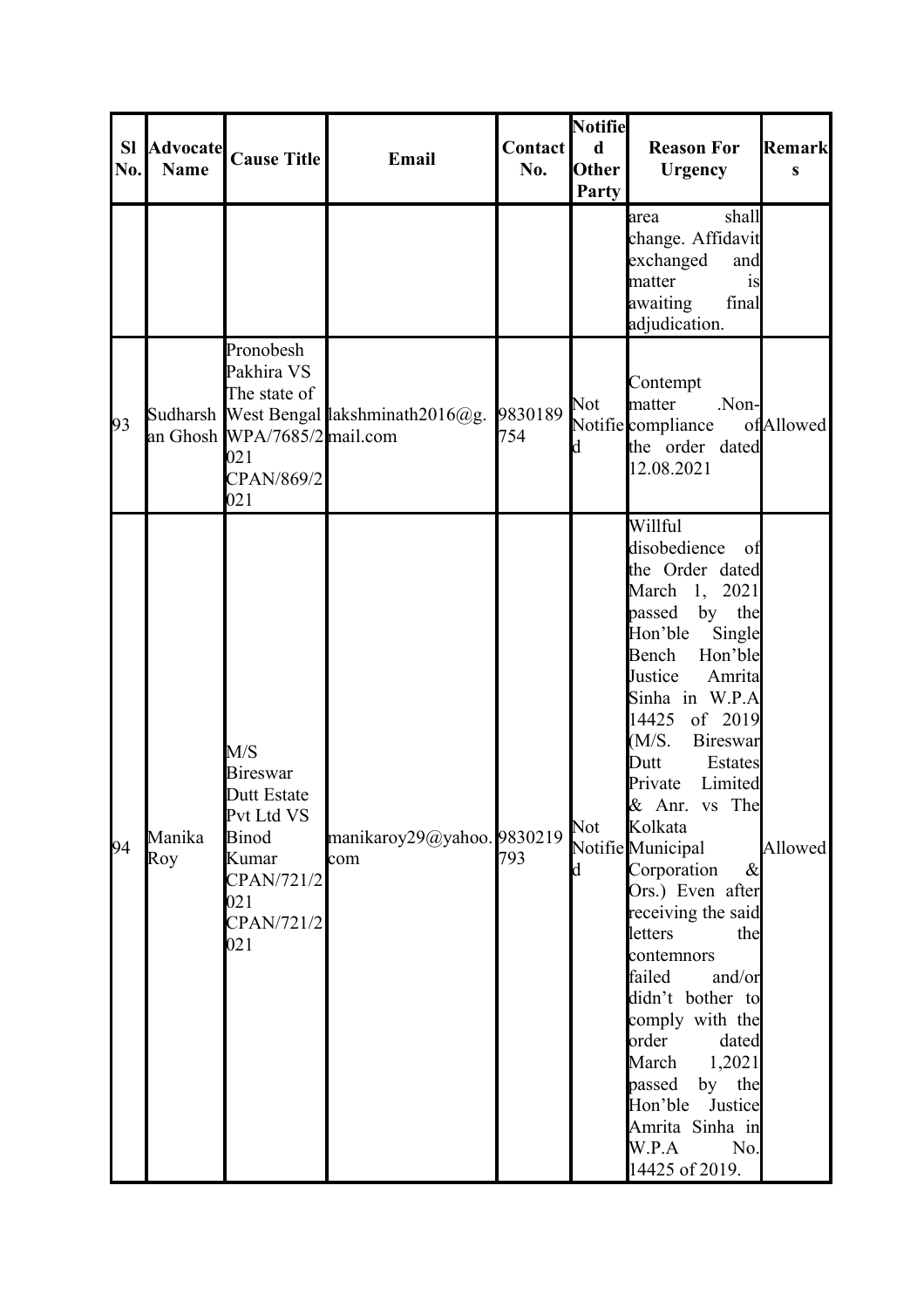| <b>SI</b><br>No. | <b>Name</b>       | Advocate Cause Title                                                               | Email                          | <b>Contact</b><br>No. | <b>Notifie</b><br>$\mathbf d$<br><b>Other</b><br>Party | <b>Reason For</b><br><b>Urgency</b>                                                                                                                                                                                                                                                                                                                                                                                                                                                                                                        | Remark<br>$\mathbf{s}$ |
|------------------|-------------------|------------------------------------------------------------------------------------|--------------------------------|-----------------------|--------------------------------------------------------|--------------------------------------------------------------------------------------------------------------------------------------------------------------------------------------------------------------------------------------------------------------------------------------------------------------------------------------------------------------------------------------------------------------------------------------------------------------------------------------------------------------------------------------------|------------------------|
| 95               | Sujit Rath Others | Gurupada<br>Das VS State<br>of West<br>Bengal &<br>WPA/8692/2<br>020<br>Group-VIII | sujitrath1@gmail.com           | 9836717<br>355        | Not<br>d                                               | The<br>ration<br>dealership of the<br>petitioner<br>has<br>been terminated<br>which<br>is<br>not<br>sustainable in the<br>eye of law and<br>the<br>same<br>necessitates<br>Notifie interference<br>Hon'ble<br>this<br>Court. Unless the<br>same<br>1S<br>interfered<br>with<br>by this Hon'ble<br>Court,<br>the<br>will<br>petitioner<br>suffer irreparable<br>loss and injury.                                                                                                                                                            | ofAllowed              |
| 96               | Mohit<br>Gupta    | Papia Mallik<br>Sarkar VS<br>The State of<br>WPA/16787/m<br>2021<br>Group-II       | West Bengal mohit.adv@gmail.co | 9163532<br>920        | Not<br>Notifie<br>d                                    | The<br>petitioner,<br>despite the Order<br>of the Hon'ble<br>Court,<br>Supreme<br>for<br>grant<br>of<br>appointment has<br>denied<br>been<br>appointment. The<br>petition pertains<br>to the grant of all<br>those candidates<br>who have under<br>the provisions of<br>Rule $9(2)(d)$<br>if<br>Recruitment<br>the<br>Rules of 2001 for<br>primary teachers.<br>Many<br>other<br>similarly placed<br>candidates<br>have<br>been<br>granted<br>appointment, but<br>the<br>petitioner's<br>has<br>been<br>case<br>discriminately<br>treated. | Allowed                |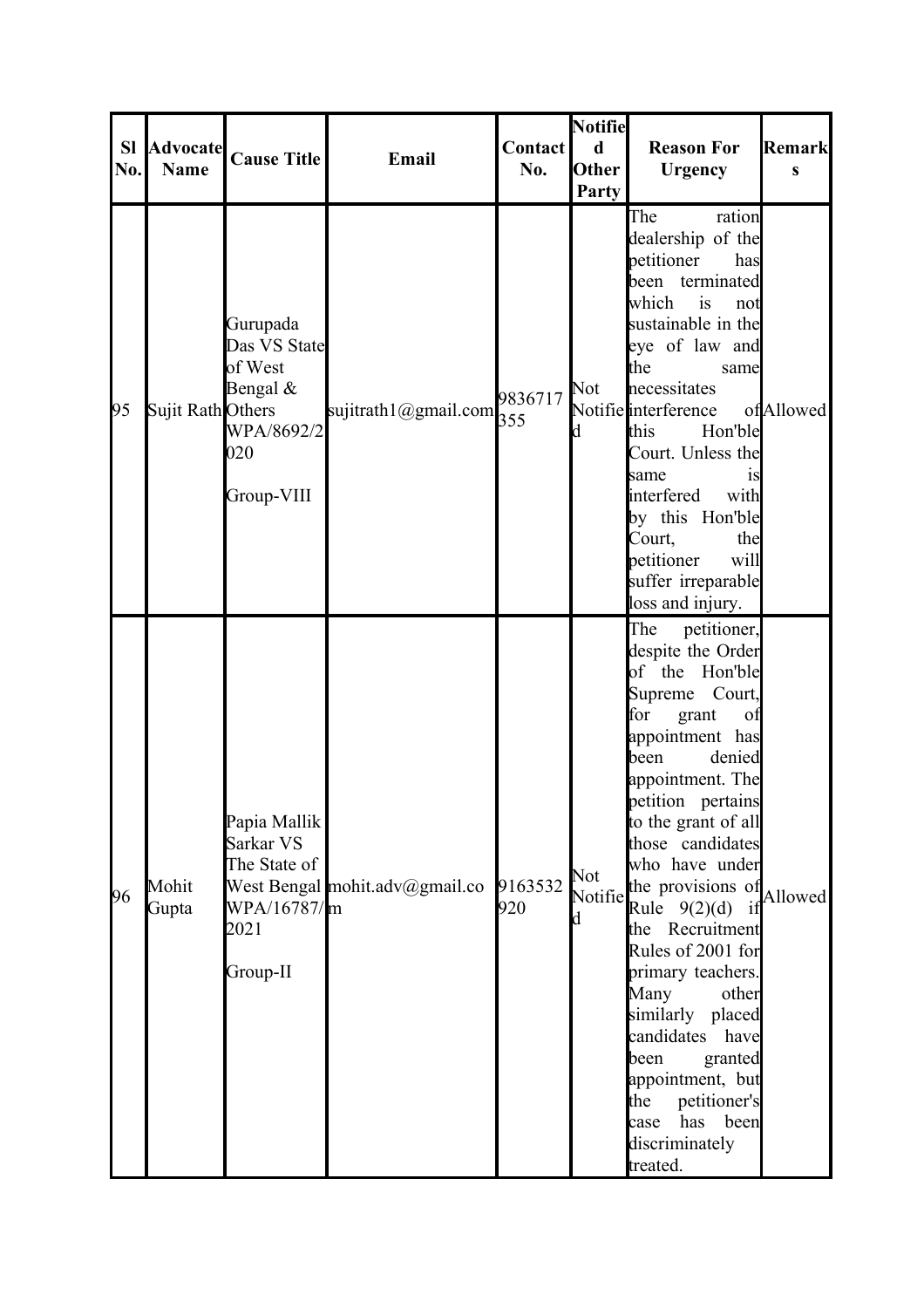| <b>SI</b><br>No. | <b>Advocate</b><br><b>Name</b> | <b>Cause Title</b>                                                                                   | Email                                                       | <b>Contact</b><br>No. | <b>Notifie</b><br>$\mathbf d$<br><b>Other</b><br>Party | <b>Reason For</b><br><b>Urgency</b>                                                                                                                                                                                                                                                                                                                                                                                                                                                               | Remark<br>S |
|------------------|--------------------------------|------------------------------------------------------------------------------------------------------|-------------------------------------------------------------|-----------------------|--------------------------------------------------------|---------------------------------------------------------------------------------------------------------------------------------------------------------------------------------------------------------------------------------------------------------------------------------------------------------------------------------------------------------------------------------------------------------------------------------------------------------------------------------------------------|-------------|
| 97               | Ali                            | Sabina<br>Yasmin VS<br>State of<br>and others<br>WPA/8501/2<br>021                                   | Md Yusuf West Bengal mdyusufali.advocate<br>$(a)$ gmail.com | 9836157<br>179        | Not<br>Notifie<br>d                                    | Petitioner scored<br>higher<br>marks<br>the<br>last<br>than<br>empanelled<br>candidate<br>but<br>inspite<br>thereof<br>petitioner<br>the<br>was not selected<br>for the post of Allowed<br>assistant teacher<br>of<br>primary<br>school<br>and<br>petitioner<br>made<br>application to the<br>respondents<br>concerned<br>but<br>nothing has been<br>in the matter.                                                                                                                               |             |
| 98               | sabnam<br>sultana              | del roushan<br>Begam VS<br>The State of<br>west bengal<br>& Others<br>WPA/14833/<br>2021<br>Group-II | sabnam.attorney@gm 7890884<br>ail.com                       | 211                   | Not<br>d                                               | the petitioner1's<br>deceased<br>husband was an<br>Assistant<br>Teacher<br>in<br>a<br>Madrasah.<br>HE<br>retired<br>from<br>in<br>the<br>service<br>2015<br>and<br>year<br>after<br>retirement<br>he didn't get his<br>pension because<br>Notifie of the non action Allowed<br>on the part of the<br>Headmaster and<br>DI, Malda and<br>due to extreme<br>without<br>poverty<br>treatment<br>petitioner's<br>husband<br>passed<br>away.<br>the<br>petitioner is also<br>leaving hand to<br>mouth. |             |
| 99               | K. M.<br>Hossain               | <b>Bimal</b><br>Kumar                                                                                | kmhossainlaw@gmail9830114 NotifieThe<br>com                 | 465                   | d on                                                   | petitioner<br>Allowed<br>retired<br>from                                                                                                                                                                                                                                                                                                                                                                                                                                                          |             |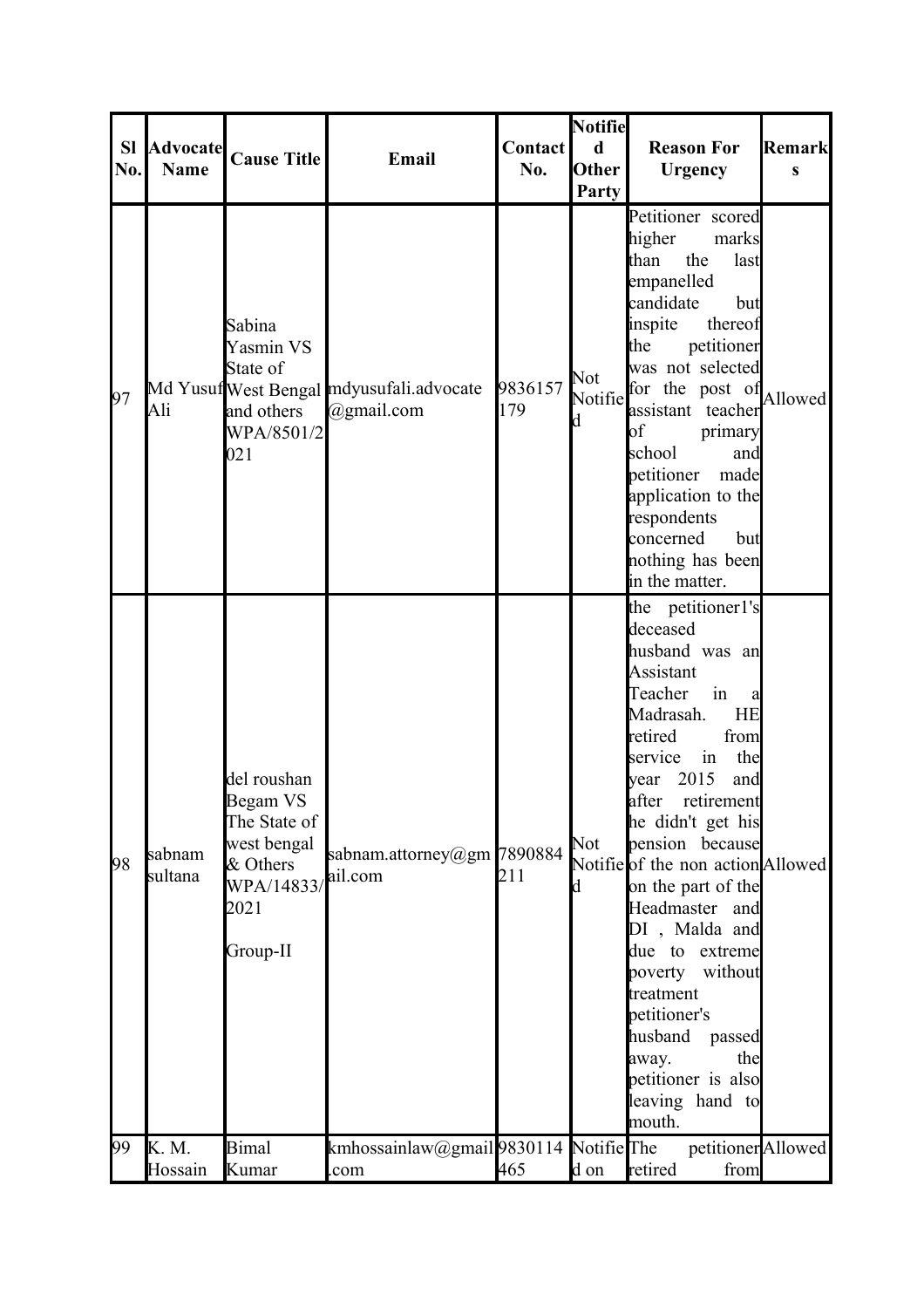| <b>SI</b><br>No. | <b>Advocate</b><br><b>Name</b> | <b>Cause Title</b>                                                                    | Email                                                 | Contact<br>No. | <b>Notifie</b><br>$\mathbf d$<br>Other<br>Party | <b>Reason For</b><br><b>Urgency</b>                                                                                                                                                                                                                                                                                                                                                                                                                                                                          | Remark<br>S |
|------------------|--------------------------------|---------------------------------------------------------------------------------------|-------------------------------------------------------|----------------|-------------------------------------------------|--------------------------------------------------------------------------------------------------------------------------------------------------------------------------------------------------------------------------------------------------------------------------------------------------------------------------------------------------------------------------------------------------------------------------------------------------------------------------------------------------------------|-------------|
|                  |                                | Majumder<br>VS State of<br>West Bengal<br>WPA/6815/2<br>014<br>Group-II               |                                                       |                | 2021                                            | After<br>service.<br>retirement<br>an<br>amount of Rs. 1<br>lakh and odd has<br>been<br>recovered<br>from<br>his<br>retirement<br>benefit as alleged<br>$17-12$ - overdrawn<br>amount. In terms<br>of judgement of<br>Hon, ble Supreme<br>Court,<br>after<br>retirement<br>no<br>be<br>amount can<br>recovered<br>from<br>retirement<br>benefit                                                                                                                                                              |             |
|                  | 100 Siddharth Somnath<br>a Ruj | Ghosh VS<br>The state of<br>West Bengal<br>$&$ Ors.<br>WPA/11542/<br>2020<br>Group-II | siddhartharuj@gmail. 9231628 NotifiePetitioner<br>com | 960            | d on<br>2021                                    | is<br>primary<br>teacher<br>06-12- <b>appointed</b><br>on<br>13.02.2010.On12<br>08.2012<br>state<br>government<br>issued<br>а<br>notification<br>requiring<br>upgradation<br>of<br>qualification.<br>Petitioner<br>enhanced<br>his<br>academic<br>and<br>training<br>qualification<br>completed<br>by<br>$2014$ . But<br>till<br>today<br>no<br>certificate<br>and<br>mark sheet has<br>forwarded<br>been<br>to the authority.<br>such<br>As<br>no<br>benefit has been<br>The<br>given.<br>matter earlier on | aAllowed    |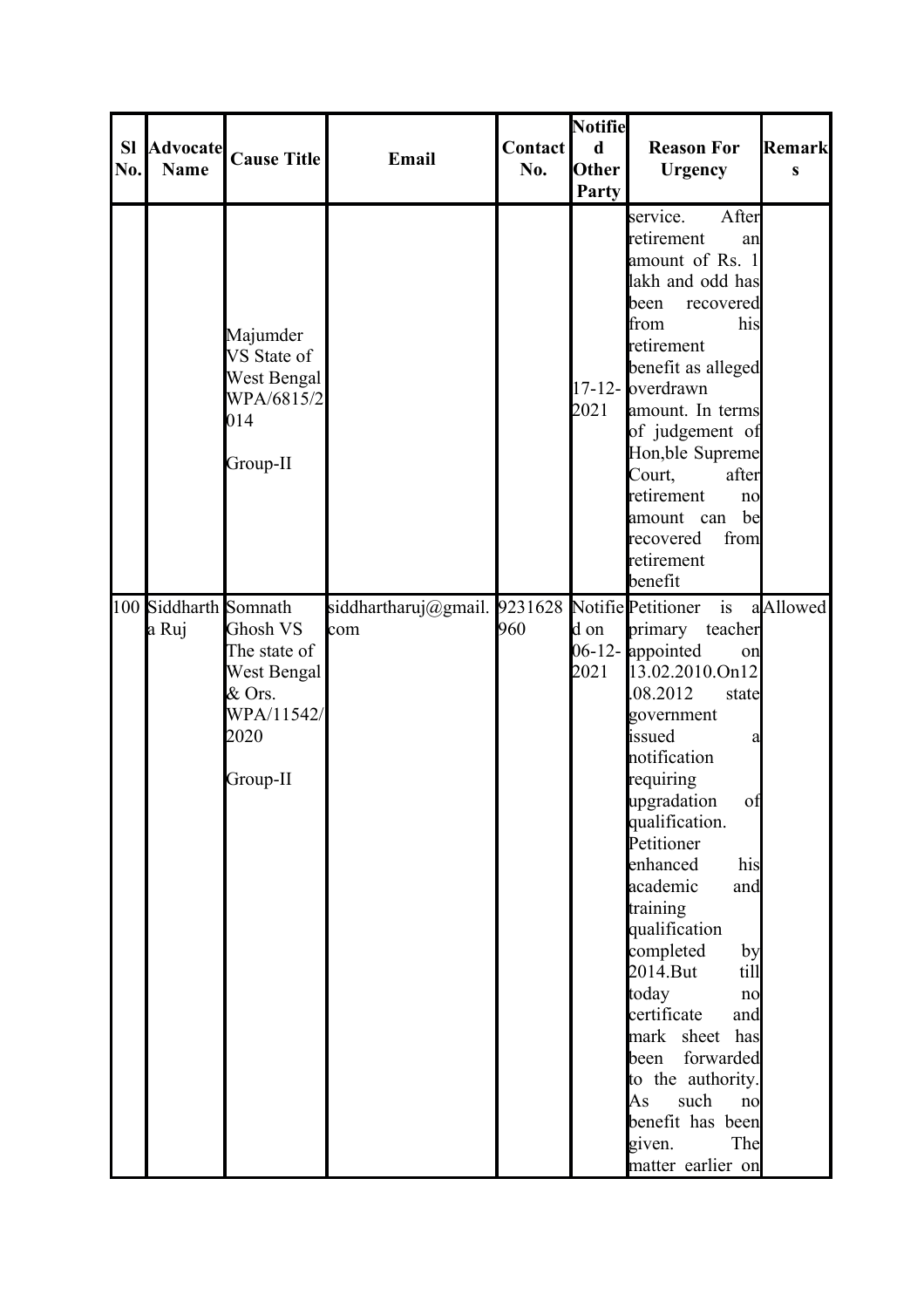| <b>SI</b><br>No. | <b>Advocate</b><br><b>Name</b>    | <b>Cause Title</b>                                                                        | Email                                                         | <b>Contact</b><br>No. | <b>Notifie</b><br>$\mathbf d$<br><b>Other</b><br>Party | <b>Reason For</b><br><b>Urgency</b>                                                                                                                                                                                                                                                                                                                                                                                      | <b>Remark</b><br>S |
|------------------|-----------------------------------|-------------------------------------------------------------------------------------------|---------------------------------------------------------------|-----------------------|--------------------------------------------------------|--------------------------------------------------------------------------------------------------------------------------------------------------------------------------------------------------------------------------------------------------------------------------------------------------------------------------------------------------------------------------------------------------------------------------|--------------------|
|                  |                                   |                                                                                           |                                                               |                       |                                                        | 18.11.21<br>was<br>directed by the<br>Hon'ble court to<br>appear fortnight<br>hance with W. P.<br>A No. 6413 of<br>2020<br>N <sub>o</sub><br>direction<br>for<br>affidavit &fixed                                                                                                                                                                                                                                        |                    |
|                  | Jagadish<br>101 Chandra<br>Halder | Smt.Subhra<br>Das VS The<br>state of West<br>Bengal ors<br>WPA/22660/<br>2018<br>Group-II | llbpkg@gmail.com                                              | 9830243<br>096        | Not<br>Notifie<br>d                                    | The petitioner as<br>assistant<br>an<br>school<br>primary<br>teacher so that<br>the petitioner can<br>resume her duties<br>the<br>school<br>ln<br>where<br>she<br>serving forthwith<br>under the council<br>and<br>full<br>give<br>benifit<br>by<br>treating<br>the<br>the<br>service<br>of<br>petitioner<br>as<br>continuous one.                                                                                       | Allowed            |
|                  | Kumar<br>Das                      | Khan VS<br>State of<br>West Bengal<br>and ors.<br>WPA/10996/<br>2021<br>Group-II          | 104 Nirmalya Abdul Alim advnirmalya@gmail.c 9932544 Not<br>om | 867                   | d                                                      | The<br>Notifie relates to die in<br>harness category.<br>Petitioner's father<br>died in the year<br>2011. Though the<br>the petitioner had<br>submitted<br>his<br>application<br>in<br>but<br>the<br>time<br>same<br>was<br>not<br>considered for a<br>writ petition was<br>filed in 2020. The<br>concerned DI of<br>schools rejected<br>prayer<br>the<br>in<br>accordance withe<br>secondary<br>and<br>primary<br>rules | matter Allowed     |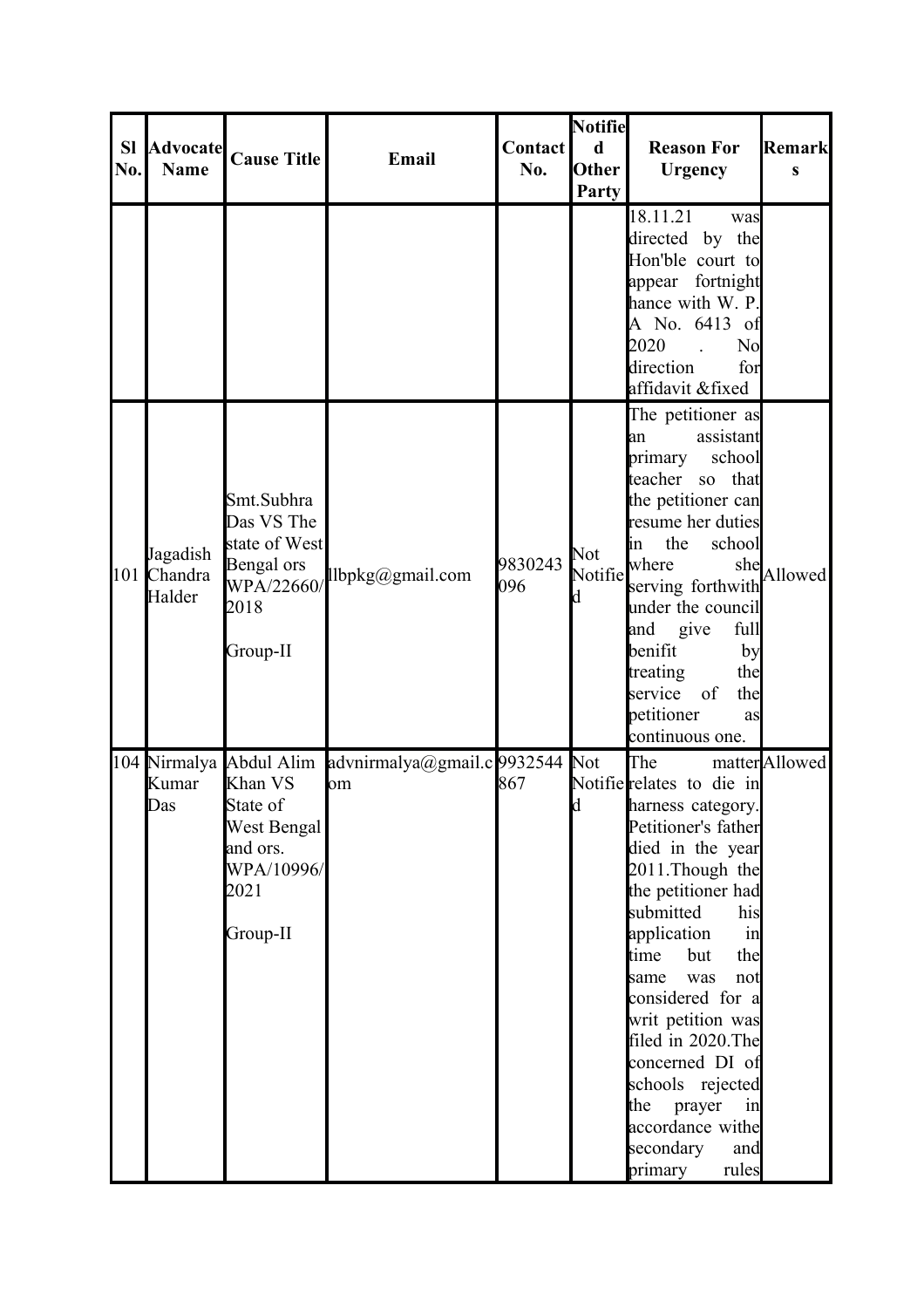| <b>SI</b><br>No. | <b>Advocate</b><br><b>Name</b> | <b>Cause Title</b>                                                                                              | Email                                 | <b>Contact</b><br>No. | <b>Notifie</b><br>$\mathbf d$<br><b>Other</b><br>Party | <b>Reason For</b><br><b>Urgency</b>                                                                                                                                                                                                                                                                                                                                                                                                                                         | Remark<br>$\bf{s}$ |
|------------------|--------------------------------|-----------------------------------------------------------------------------------------------------------------|---------------------------------------|-----------------------|--------------------------------------------------------|-----------------------------------------------------------------------------------------------------------------------------------------------------------------------------------------------------------------------------------------------------------------------------------------------------------------------------------------------------------------------------------------------------------------------------------------------------------------------------|--------------------|
|                  |                                |                                                                                                                 |                                       |                       |                                                        | albeit it relates to<br>madrasah<br>rules<br>of 2010.<br>The<br>matter<br>is<br>at<br>motion<br>stage.<br>Your<br>Lordship<br>may be pleased<br>direct<br>the<br>to<br>matter for urgent<br>hearing<br>as<br>motion.                                                                                                                                                                                                                                                        |                    |
| 105              | <b>Bibek</b><br>Dey            | Sandip<br>Chatterjee<br><b>VS</b> The State<br>of West<br>Bengal and<br>Others<br>WPA/7642/2<br>021<br>Group-II | bibek.theatre@gmail. $9874596$<br>com | 848                   | Notifie <sup>l</sup> a<br>d on<br>2021                 | for<br>Mentioning<br>inclusion<br>under<br>heading<br>of<br>"MOTION".<br>This is<br>a long<br>pending<br>matter<br>and<br>it's<br>returnable<br>date<br>was 03/05/2021.<br>Your petitioner is<br>physically<br>challenged<br>$18-11$ - person and his<br>financial<br>condition is<br>too<br>So<br>poor.<br>adjudication<br>by<br>inclusion in the<br>list<br>is<br>highly<br>required<br>otherwise<br>your<br>petitioner<br>will<br>suffer irreparable<br>loss and injury. | Allowed            |
|                  | 106 Gourab<br>Ghosh            | Soumen<br>Maity VS<br>Thè state of<br>West Bengal<br>ors<br>WPA/3977/2<br>020<br>Group-II                       | sovanmaity345@gma 9007704<br>il.com   | 679                   | Not<br>d                                               | respondent Allowed<br>The<br>Notifie authorities<br>to<br>immediately give<br>appointment<br>to<br>the petitioner in<br>the<br>post<br>of<br>primary<br>school<br>teacher,<br>inasmuch as, the<br>petitioner has got                                                                                                                                                                                                                                                        |                    |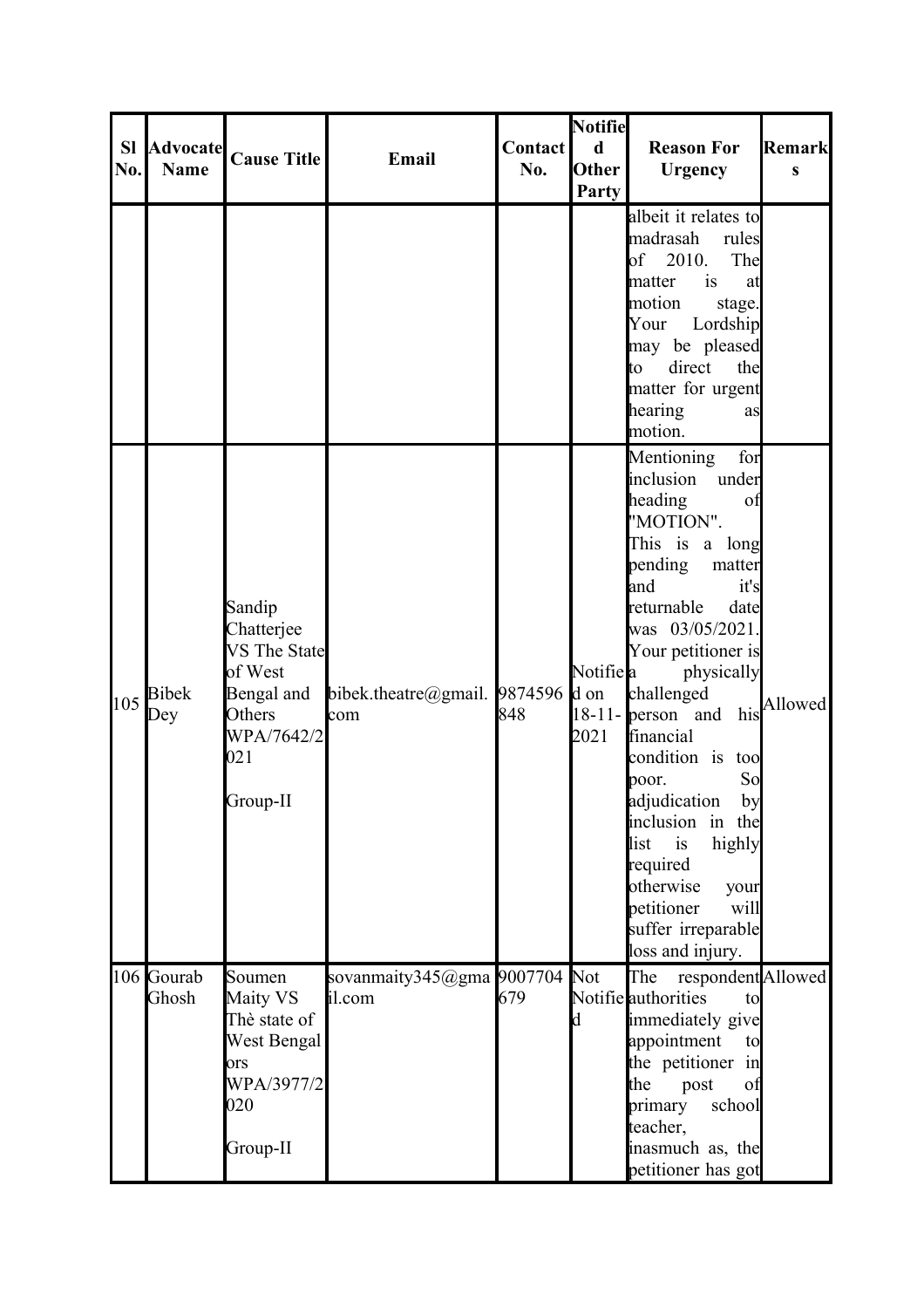| <b>SI</b><br>No. | <b>Advocate</b><br><b>Name</b> | <b>Cause Title</b>                                                           | Email                                           | <b>Contact</b><br>No. | Notifie<br>$\mathbf d$<br>Other<br>Party | <b>Reason For</b><br><b>Urgency</b>                                                                                                                                                                                                                                                                                                                                                                                                                                                                                                            | <b>Remark</b><br>$\mathbf{s}$ |
|------------------|--------------------------------|------------------------------------------------------------------------------|-------------------------------------------------|-----------------------|------------------------------------------|------------------------------------------------------------------------------------------------------------------------------------------------------------------------------------------------------------------------------------------------------------------------------------------------------------------------------------------------------------------------------------------------------------------------------------------------------------------------------------------------------------------------------------------------|-------------------------------|
|                  |                                |                                                                              |                                                 |                       |                                          | in<br>marks<br>the<br>2006<br>selection<br>process held in<br>2009 whereas thè<br>selectees in other<br>districts<br>got<br>marks obtained<br>by the petitioner<br>such<br>the<br>as<br>petitioner should<br>immediately<br>be<br>given<br>appointment<br>in<br>the<br>post<br>of<br>primary<br>school<br>teacher.                                                                                                                                                                                                                             |                               |
| 107              | Gourab<br>Ghosh                | Minati<br>Pradhan VS<br>Thè state of<br>ors<br>WPA/3979/2<br>020<br>Group-II | West Bengal sovanmaity345@gma 9007704<br>il.com | 679                   | Not<br>d                                 | The respondent<br>authorities<br>to<br>immediately give<br>appointment<br>to<br>the petitioner in<br>the<br>post<br>of<br>school<br>primary<br>teacher,<br>inasmuch as, the<br>petitioner has got<br>marks<br>$\sin$<br>the<br>2006<br>selection<br>Notifie process held in Allowed<br>2009 whereas thè<br>selectees in other<br>districts<br>got<br>obtained<br>marks<br>by the petitioner<br>such<br>the<br>as<br>petitioner should<br>immediately<br>be<br>given<br>appointment<br>in<br>the<br>post<br>of<br>primary<br>school<br>teacher. |                               |
|                  | 108 Gourab<br>Ghosh            | Tumpa<br>Pramanick<br>VS Thè state                                           | sovanmaity345@gma 9007704<br>il.com             | 679                   | Not<br>d                                 | The respondent Allowed<br>Notifie authorities<br>to<br>immediately give                                                                                                                                                                                                                                                                                                                                                                                                                                                                        |                               |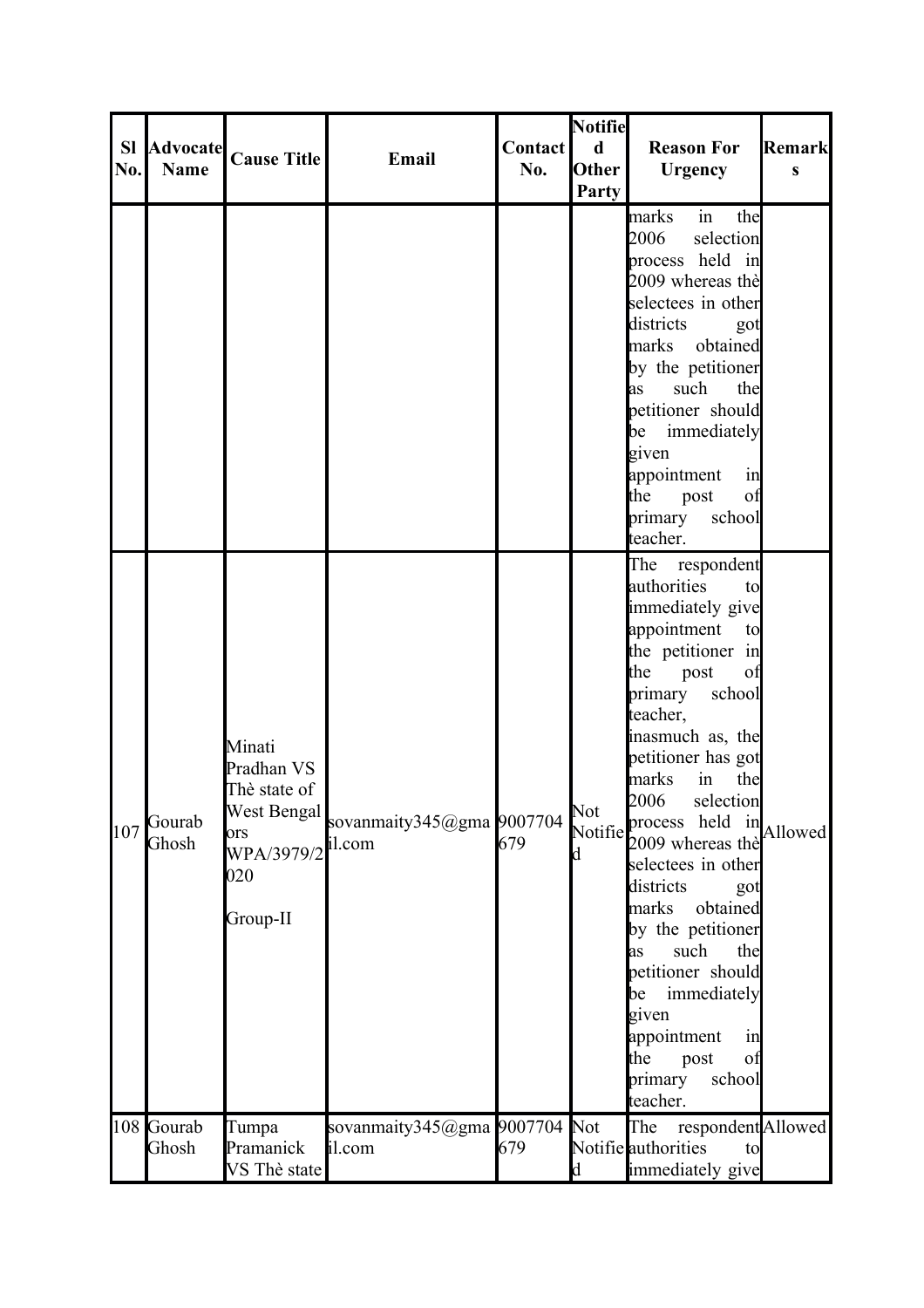| <b>SI</b><br>No. | <b>Advocate</b><br><b>Name</b> | <b>Cause Title</b>                                                                            | Email                         | Contact<br>No. | <b>Notifie</b><br>$\mathbf d$<br>Other<br><b>Party</b> | <b>Reason For</b><br><b>Urgency</b>                                                                                                                                                                                                                                                                                                                                                                                                                                    | <b>Remark</b><br>S |
|------------------|--------------------------------|-----------------------------------------------------------------------------------------------|-------------------------------|----------------|--------------------------------------------------------|------------------------------------------------------------------------------------------------------------------------------------------------------------------------------------------------------------------------------------------------------------------------------------------------------------------------------------------------------------------------------------------------------------------------------------------------------------------------|--------------------|
|                  |                                | of West<br>Bengal ors<br>WPA/3982/2<br>020<br>Group-II                                        |                               |                |                                                        | appointment<br>to<br>the petitioner in<br>the<br>post<br>of<br>school<br>primary<br>teacher,<br>inasmuch as, the<br>petitioner has got<br>marks<br>in<br>the<br>2006<br>selection<br>process held in<br>2009 whereas the<br>selectees in other<br>districts<br>got<br>obtained<br>marks<br>by the petitioner<br>such<br>the<br><b>as</b><br>petitioner should<br>immediately<br>be<br>given<br>appointment<br>in<br>the<br>post<br>of<br>primary<br>school<br>teacher. |                    |
|                  | 109 Gourab<br>Ghosh            | Susmita<br>Bera VS The il.com<br>state of West<br>Bengal ors<br>WPA/3984/2<br>020<br>Group-II | sovanmaity345@gma 9007704 Not | 679            | d                                                      | respondent Allowed<br>The<br>Notifie authorities<br>to<br>immediately give<br>appointment<br>to<br>the petitioner in<br>the<br>post<br>of<br>school<br>primary<br>teacher,<br>inasmuch as, the<br>petitioner has got<br>marks<br>in<br>the<br>2006<br>selection<br>process held in<br>2009 whereas thè<br>selectees in other<br>districts<br>got<br>marks obtained<br>by the petitioner<br>such<br>the<br>as<br>petitioner should<br>be immediately<br>given           |                    |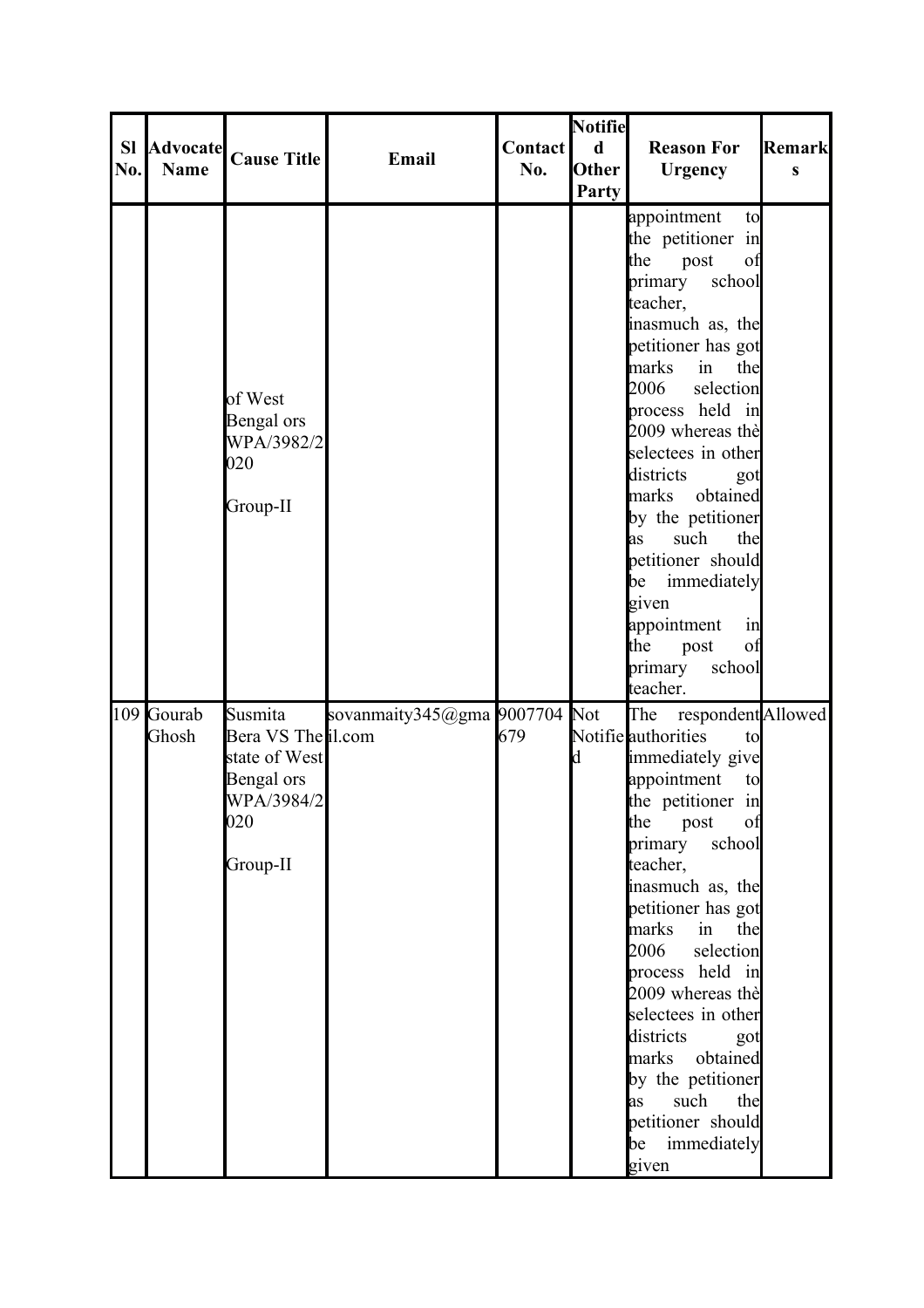| <b>SI</b><br>No. | <b>Advocate</b><br><b>Name</b> | <b>Cause Title</b>                                                                                    | Email                               | <b>Contact</b><br>No. | <b>Notifiel</b><br>$\mathbf d$<br><b>Other</b><br>Party | <b>Reason For</b><br><b>Urgency</b>                                                                                                                                                                                                                                                                                                                                                                                                                                                                                                                      | Remark<br>$\bf{s}$ |
|------------------|--------------------------------|-------------------------------------------------------------------------------------------------------|-------------------------------------|-----------------------|---------------------------------------------------------|----------------------------------------------------------------------------------------------------------------------------------------------------------------------------------------------------------------------------------------------------------------------------------------------------------------------------------------------------------------------------------------------------------------------------------------------------------------------------------------------------------------------------------------------------------|--------------------|
|                  |                                |                                                                                                       |                                     |                       |                                                         | appointment<br>in<br>the<br>post<br>of<br>primary<br>school<br>teacher.                                                                                                                                                                                                                                                                                                                                                                                                                                                                                  |                    |
| 110              | Gourab<br>Ghosh                | Lalita Masdt<br>chakroborty<br>VS Thè state<br>of West<br>Bengal ors<br>WPA/3985/2<br>020<br>Group-II | sovanmaity345@gma 9007704<br>il.com | 679                   | Not<br>Notifie<br>d                                     | The<br>respondent<br>authorities<br>to<br>immediately give<br>appointment<br>to<br>the petitioner in<br>the<br>post<br>of<br>school<br>primary<br>teacher,<br>inasmuch as, the<br>petitioner has got<br>marks<br>in<br>the<br>2006<br>selection<br>process held $\lim_{n \to \infty}$ Allowed<br>2009 whereas thè<br>selectees in other<br>districts<br>got<br>obtained<br>marks<br>by the petitioner<br>such<br>the<br>as<br>petitioner should<br>immediately<br>be<br>given<br>appointment<br>in<br>the<br>of<br>post<br>primary<br>school<br>teacher. |                    |
|                  | 111 Gourab<br>Ghosh            | Rabiul<br>Hossain VS<br>The state of<br>West Bengal<br>lors<br>WPA/3987/2<br>020<br>Group-II          | sovanmaity345@gma 9007704<br>il.com | 679                   | Not<br>d                                                | The<br>respondent Allowed<br>Notifie authorities<br>to<br>immediately give<br>appointment<br>to<br>the petitioner in<br>the<br>post<br>of<br>school<br>primary<br>teacher,<br>inasmuch as, the<br>petitioner has got<br>marks<br>in<br>the<br>2006<br>selection<br>process held in<br>2009 whereas the<br>selectees in other                                                                                                                                                                                                                             |                    |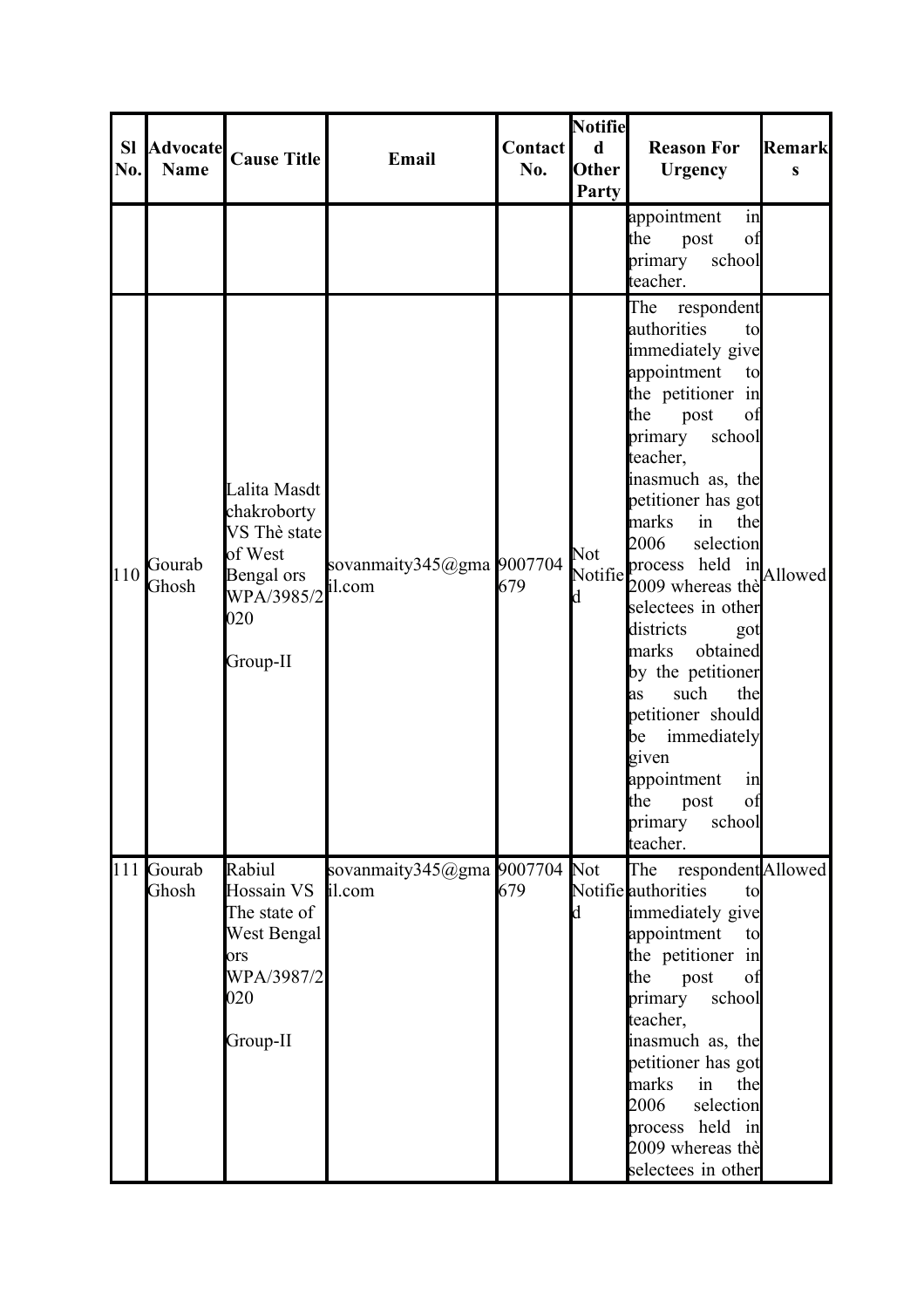| <b>SI</b><br>No. | <b>Name</b>         | Advocate Cause Title                                                                            | Email                         | <b>Contact</b><br>No. | <b>Notifie</b><br>$\mathbf d$<br>Other<br>Party | <b>Reason For</b><br><b>Urgency</b>                                                                                                                                                                                                                                                                                                                                                                                                                                                                                                   | Remark<br>$\mathbf{s}$ |
|------------------|---------------------|-------------------------------------------------------------------------------------------------|-------------------------------|-----------------------|-------------------------------------------------|---------------------------------------------------------------------------------------------------------------------------------------------------------------------------------------------------------------------------------------------------------------------------------------------------------------------------------------------------------------------------------------------------------------------------------------------------------------------------------------------------------------------------------------|------------------------|
|                  |                     |                                                                                                 |                               |                       |                                                 | districts<br>got<br>marks<br>obtained<br>by the petitioner<br>such<br>the<br>as<br>petitioner should<br>immediately<br>be<br>given<br>appointment<br>in<br>the<br>of<br>post<br>primary<br>school<br>teacher.                                                                                                                                                                                                                                                                                                                         |                        |
| 112              | Gourab<br>Ghosh     | Naba Kumar<br>Bej VS Thè<br>state of West<br>Bengal ors<br>WPA/4097/2 il.com<br>020<br>Group-II | sovanmaity345@gma 9007704     | 679                   | Not<br>Notifie<br>d                             | The<br>respondent<br>authorities<br>to<br>immediately give<br>appointment<br>to<br>the petitioner in<br>the<br>post<br>of<br>school<br>primary<br>teacher,<br>inasmuch as, the<br>petitioner has got<br>marks<br>in<br>the<br>2006<br>selection<br>process held in Allowed<br>2009 whereas thè<br>selectees in other<br>districts<br>got<br>obtained<br>marks<br>by the petitioner<br>such<br>the<br>as<br>petitioner should<br>immediately<br>be<br>given<br>appointment<br>in<br>the<br>post<br>of<br>primary<br>school<br>teacher. |                        |
|                  | 113 Soumen<br>dutta | Managing<br>committee<br>madrasha<br>VS State of<br>West Bengal<br>WPA/20654/<br>2021           | Soumenadvhc2016@<br>gmail.com | 7980760<br>108        | Not<br>d                                        | The<br>Notifie petitioner<br>being<br>the secretary of<br>present madrasha<br>moved the earlier<br>petition<br>writ<br>challenging<br>the<br>madrasha<br>rules                                                                                                                                                                                                                                                                                                                                                                        | writAllowed            |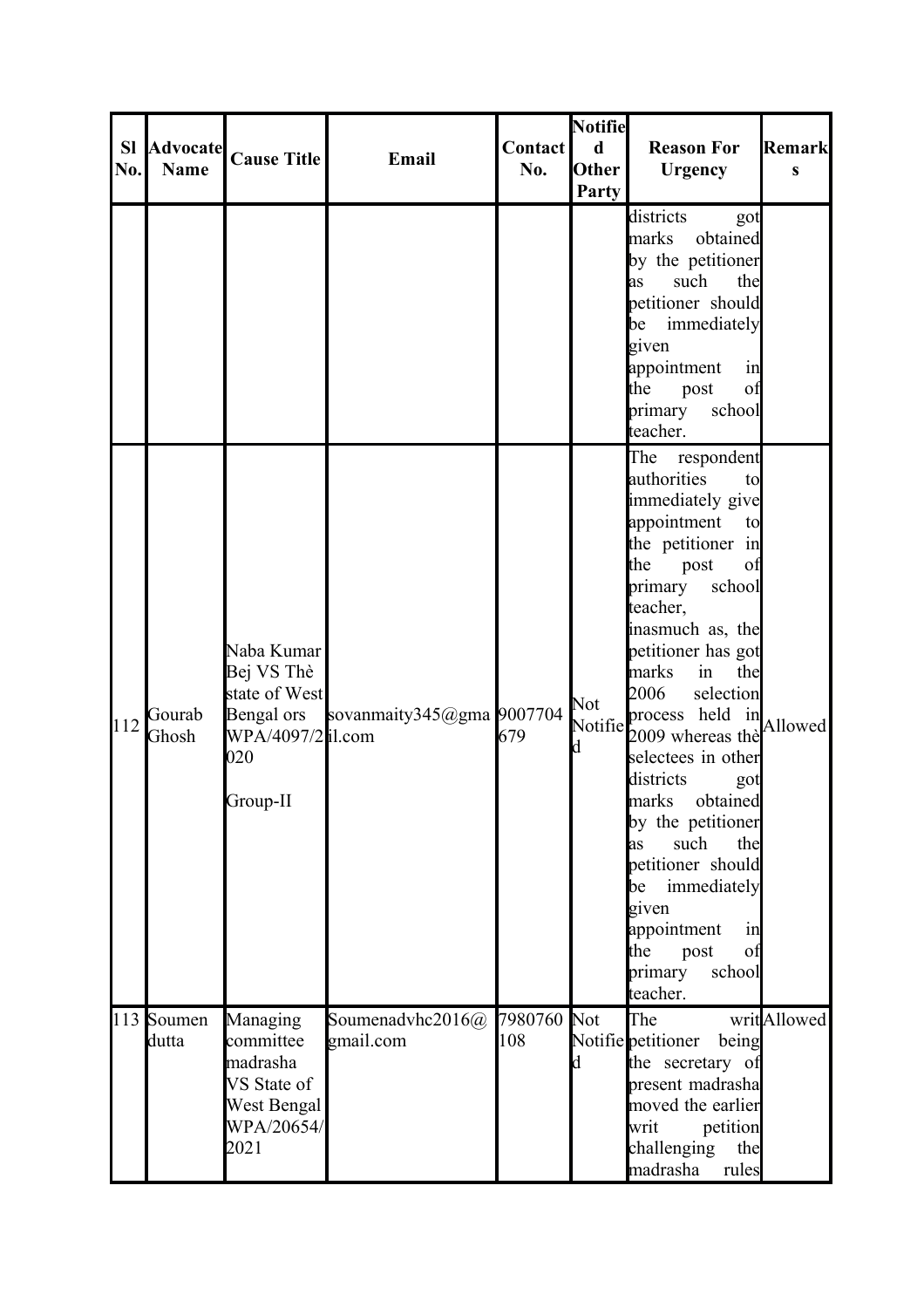|           |                         |                      |                                                             |                | <b>Notifie</b>  |                      |           |
|-----------|-------------------------|----------------------|-------------------------------------------------------------|----------------|-----------------|----------------------|-----------|
| <b>SI</b> |                         | Advocate Cause Title | Email                                                       | <b>Contact</b> | $\mathbf d$     | <b>Reason For</b>    | Remark    |
| No.       | <b>Name</b>             |                      |                                                             | No.            | Other           | <b>Urgency</b>       | $\bf{s}$  |
|           |                         |                      |                                                             |                | Party           |                      |           |
|           |                         |                      |                                                             |                |                 | 2002<br>be<br>to     |           |
|           |                         |                      |                                                             |                |                 | declared as ultra    |           |
|           |                         |                      |                                                             |                |                 | vires the Hon'ble    |           |
|           |                         |                      |                                                             |                |                 | court passed an      |           |
|           |                         |                      |                                                             |                |                 | interim order that   |           |
|           |                         |                      |                                                             |                |                 | the<br>present       |           |
|           |                         |                      |                                                             |                |                 | maneging             |           |
|           |                         |                      |                                                             |                |                 | committee<br>will    |           |
|           |                         |                      |                                                             |                |                 | continue function    |           |
|           |                         |                      |                                                             |                |                 | the<br>said<br>over  |           |
|           |                         |                      |                                                             |                |                 | madrasa inspite      |           |
|           |                         |                      |                                                             |                |                 | of the subsisting    |           |
|           |                         | Group-II             |                                                             |                |                 | order<br>the         |           |
|           |                         |                      |                                                             |                |                 | administrator        |           |
|           |                         |                      |                                                             |                |                 | appointed<br>was     |           |
|           |                         |                      |                                                             |                |                 | which is<br>the      |           |
|           |                         |                      |                                                             |                |                 | subject matter of    |           |
|           |                         |                      |                                                             |                |                 | challenge of the     |           |
|           |                         |                      |                                                             |                |                 | said writ petition   |           |
|           |                         |                      |                                                             |                |                 | the<br>said<br>and   |           |
|           |                         |                      |                                                             |                |                 | administrator        |           |
|           |                         |                      |                                                             |                |                 | going to<br>take     |           |
|           |                         |                      |                                                             |                |                 | charge on 22.12      |           |
|           |                         |                      |                                                             |                |                 | 2021<br>this<br>is   |           |
|           |                         |                      |                                                             |                |                 | extremely urgent     |           |
|           |                         |                      |                                                             |                |                 | Order<br>has<br>not  |           |
|           |                         | Sahana               |                                                             |                |                 | complied<br>been     |           |
|           |                         | shome                |                                                             |                |                 | with<br>by<br>the    |           |
|           |                         | Mondal VS            |                                                             |                |                 | Respondent           |           |
|           |                         | The State of         |                                                             |                |                 | authorities          |           |
|           | Subhanka                | West Bengal          | dassubhankar751993                                          | 9062726        | Not             | Contempt             |           |
| 114       | $\mathbf{r}$ Das        | and ORS              | @gmail.com                                                  | 583            |                 | Notifie application  | isAllowed |
|           |                         | WPA/11363/           |                                                             |                | d               | lying<br>in<br>court |           |
|           |                         | 2021                 |                                                             |                |                 | room no 24 Main      |           |
|           |                         | CPAN/954/2           |                                                             |                |                 | writ petition is     |           |
|           |                         | 021                  |                                                             |                |                 | lying<br>in          |           |
|           |                         | Group-II             |                                                             |                |                 | Mandamus             |           |
|           |                         |                      |                                                             |                |                 | section              |           |
|           | 115 Juin dutta Ashok    |                      | juin.chakraborty@gm 8777518 NotifiePetitioner is notAllowed |                |                 |                      |           |
|           | chakrabor <b>k</b> umar |                      | ail.com                                                     | 970            | d on            | getting his higher   |           |
|           | ty                      | mondal VS            |                                                             |                | $13-12$ - scale | of<br>pay            |           |
|           |                         | State of west        |                                                             |                | 2021            | inspite of taking    |           |
|           |                         | bengal and           |                                                             |                |                 | all<br>steps         |           |
|           |                         | ors                  |                                                             |                |                 | following<br>the     |           |
|           |                         | WPA/6092/2           |                                                             |                |                 | guidelines           |           |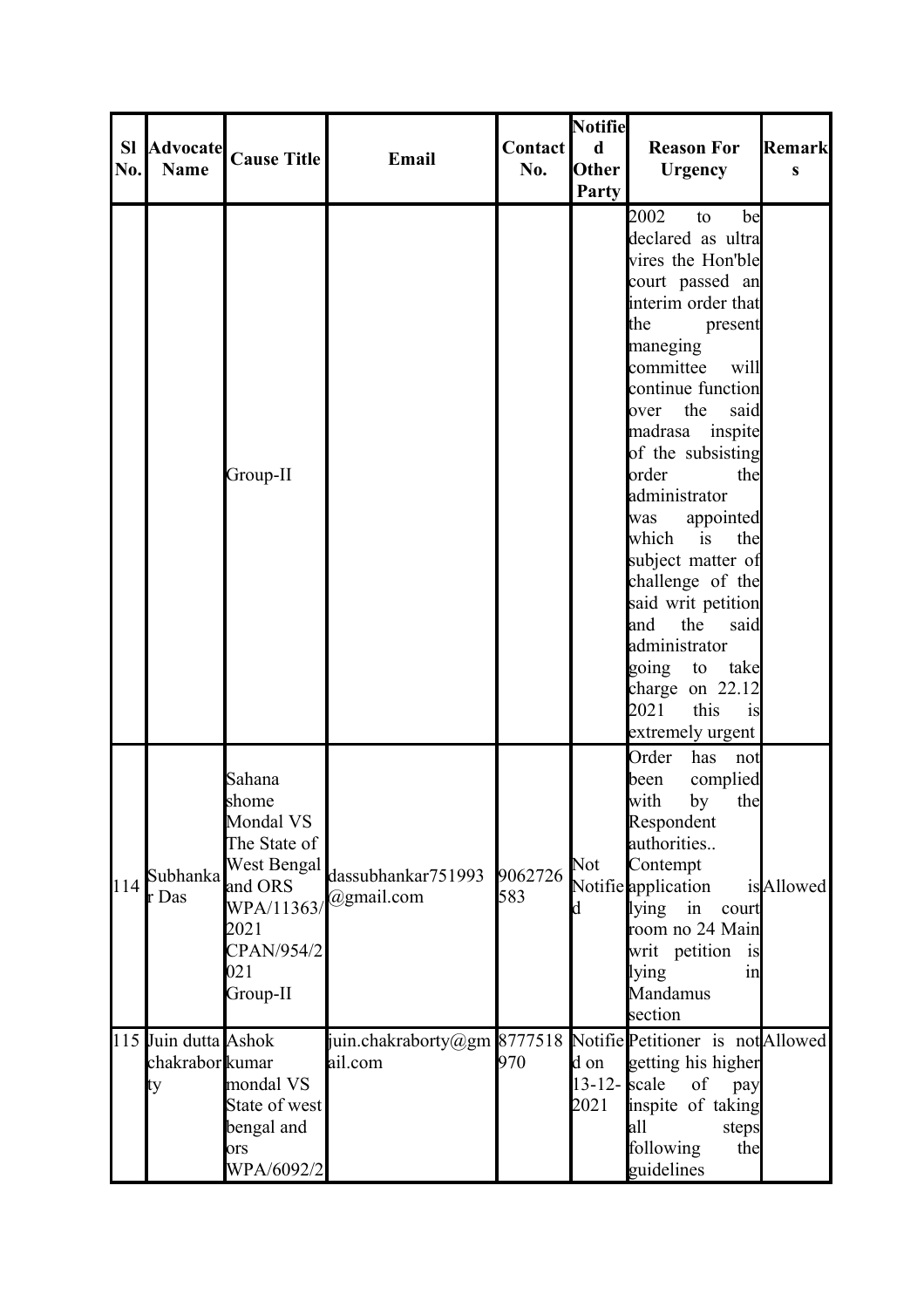| <b>SI</b><br>No. | <b>Advocate</b><br><b>Name</b> | <b>Cause Title</b>                                                                                         | <b>Email</b>                           | Contact<br>No. | <b>Notifie</b><br>$\mathbf d$<br>Other<br>Party | <b>Reason For</b><br><b>Urgency</b>                                                                                                                                                                                                                                        | Remark<br>S                                |
|------------------|--------------------------------|------------------------------------------------------------------------------------------------------------|----------------------------------------|----------------|-------------------------------------------------|----------------------------------------------------------------------------------------------------------------------------------------------------------------------------------------------------------------------------------------------------------------------------|--------------------------------------------|
|                  |                                | 021<br>Group-II                                                                                            |                                        |                |                                                 | framed<br>by<br>the<br>state govt.                                                                                                                                                                                                                                         |                                            |
|                  | 116 chakrabor and ors<br>ty    | Binapani<br>mondal VS<br>State of<br>Juin dutta West Bengal<br>WPA/1015/2<br>012<br>CAN/3/2020<br>Group-II | juin.chakraborty@gm 8777518<br>ail.com | 970            | Notifie<br>d on<br>$13 - 12 -$<br>2021          | Application<br>for<br>restoration, filed Allowed<br>within time                                                                                                                                                                                                            |                                            |
| 117              | Sarbanan Iocl                  | Prasenjit<br>mondal VS<br>da sanyal WPA/18508/mail.com<br>2021                                             | sarbananda.sanyal@g 9874135            | 485            | Not<br>Notifie<br>d                             | The<br>matter<br>is<br>group VI matter<br>but<br>running<br>under<br>the<br>heading gratuity<br>interest.<br>respondent<br>company<br>the $21$<br>threatened<br>petition<br>er<br>to<br>cancel the letter<br>of intent if their<br>illegal<br>demand<br>did not fulfilled. | TheListed<br>$\mathsf{lon}$<br>is 22/12/20 |
| 118              | Anita<br>Kaunda                | Yousuf Ali<br>VS State of<br>West Bengal<br>WP/22584/2<br>011<br>CAN/1/2016<br>Group-II                    | anitadutta3@gmail.co 9007399<br>lm     | 986            | Not<br>d                                        | Notifie Restoration                                                                                                                                                                                                                                                        | Allowed                                    |
| 119 Md.          | Shamim<br>Halder               | Sukumar<br>Nandi VS<br>The State of<br>West Bengal<br>$&$ Ors<br>WPA/16716/<br>2021                        | shahan $886$ @gmail.co 7278111<br>m    | 457            | Not<br>Notifie <b>l</b> an<br>d                 | The petitioner is Allowed<br>assistant<br>primary teacher.<br>made<br>He<br>an<br>application<br>for<br>correction of his<br>of<br><b>Birth</b><br>date<br>according to his<br>certificate<br>birth<br>within<br>three<br>of<br>his<br>years<br>service<br>the<br>but      |                                            |